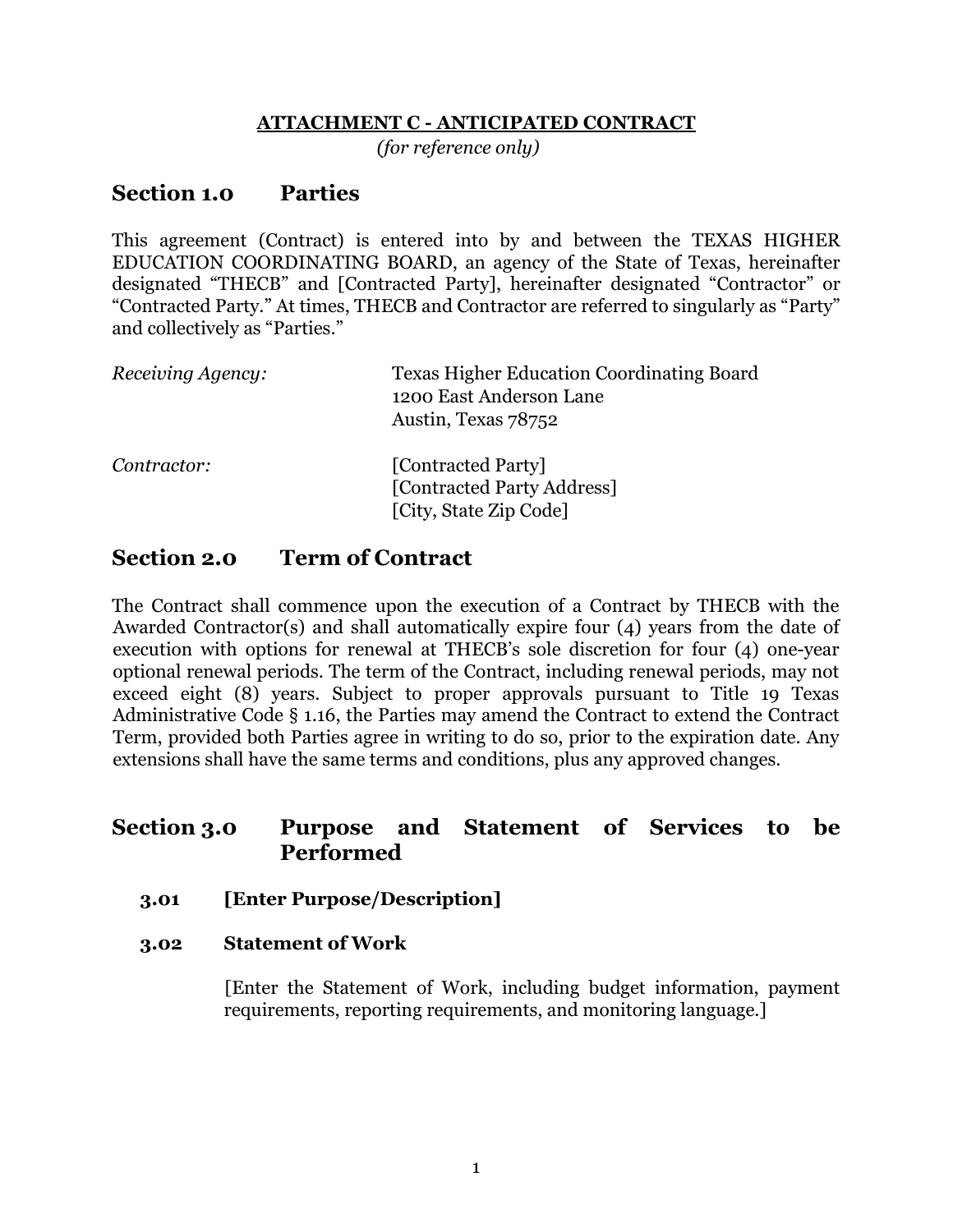## **Section 4.0 THECB Maximum Liability Under the Contract and Payment**

- **4.01** THECB total liability under the Contract shall not exceed the sum of \$[enter dollar amount] (Contract Amount). This maximum liability includes, any pre-authorized expenses incurred. Any changes to the maximum liability are subject to proper approvals pursuant to Title 19 Texas Administrative Code § 1.16.
- **4.02** Contractor shall provide invoices to THECB for services performed. No payment shall be made under this Contract without the prior submission of detailed, correct invoices, accepted by THECB. All payments due to Contractor will be made pursuant to the Texas Prompt Payment Law, Texas Government Code §§ 2251.001-.055. The form of any invoice must comply with the specifications of THECB and must be submitted in the manner and with the documentation THECB may require. All invoices (which are to include reimbursement claims for expenses if authorized under this Contract) shall be submitted to THECB Program Manager, or THECB Program Manager's successor, who is listed in this Contract. Payments under this Contract are subject to the availability of appropriated funds. Submission of an invoice shall constitute Contractor's certification that services and other obligations under the Contract have been performed in accordance with this Contract.
- **4.03** [Enter the Services for Payment]
- **4.04** The Comptroller of the State of Texas uses an electronic funds transfer system to make payments to vendors who choose to receive payment through the electronic funds transfer system, rather than by state warrant. If not already established to receive direct deposit payments from the State of Texas, vendors who choose to receive payment by electronic funds transfer should complete and submit the Vendor Direct Deposit Authorization located on the Comptroller's website.

# **Section 5.0 General and Special Provisions of Contract, Certain Certifications**

### **5.01 Contractor further certifies the following:**

**5.01.1** *Former Agency Employees*. Contractor represents and warrants that none of its employees including, but not limited to, those authorized to provide services under the Contract, were former employees of THECB during the twelve (12) month period immediately prior to the date of execution of the Contract.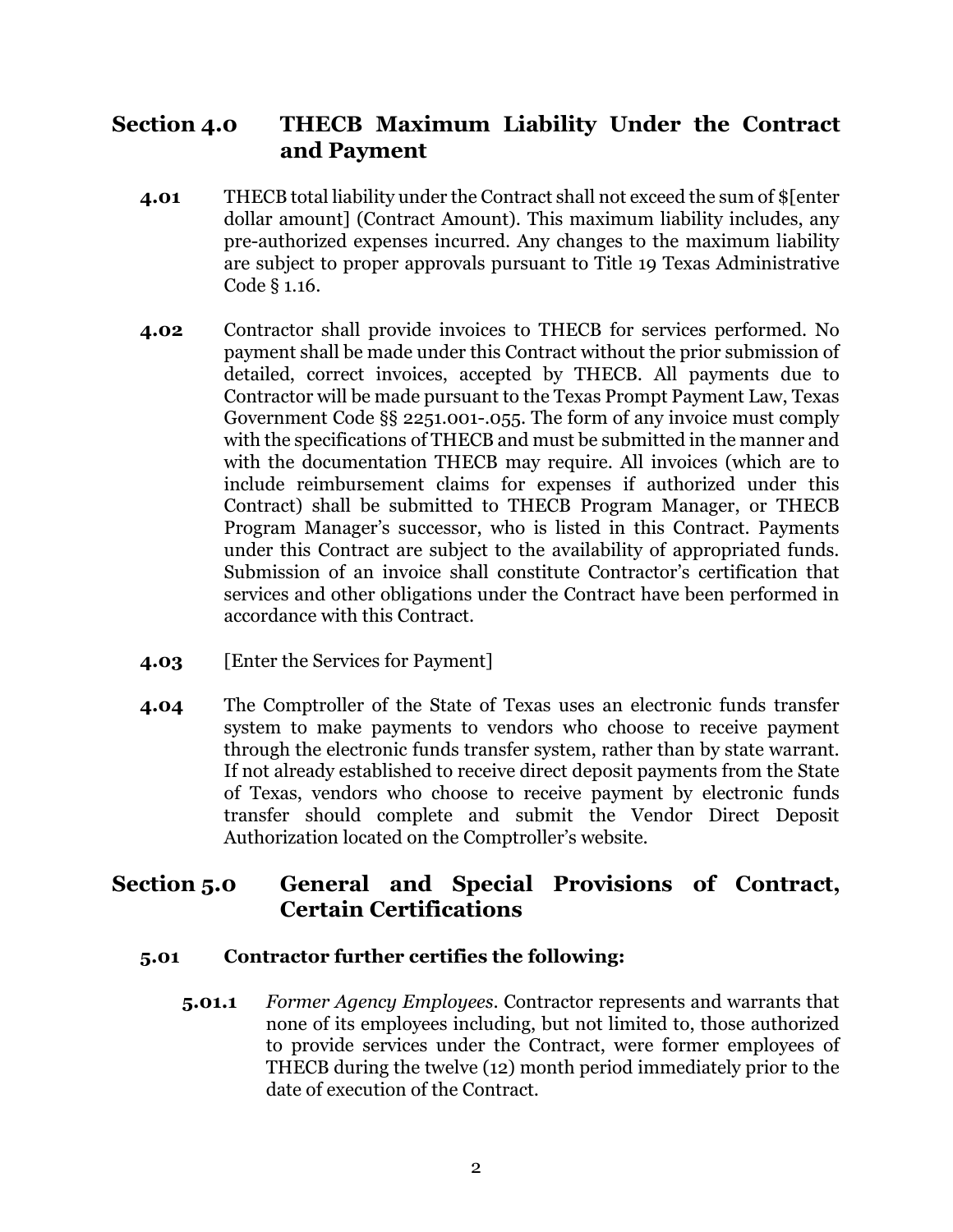- **5.01.2** *Prior Disaster Relief Contract Violation*. Under Texas Government Code §§ 2155.006 and 2261.053, Contractor certifies that the individual or business entity named in this Contract is not ineligible to receive the specified Contract and acknowledges that this Contract may be terminated and payment withheld if this certification is inaccurate.
- **5.01.3** Pursuant to Texas Government Code § 2261.252, a state agency may not enter into a contract for the purchase of goods or services with a private vendor with whom any of the following agency employees or officials have a financial interest: (a) a member of the agency's governing body; (b) the governing official, executive director, general counsel, chief procurement officer, or procurement director of the agency; (c) a family member related to an employee or official described above in (a) or (b) within the second degree of affinity or consanguinity.
- **5.01.4** *Executive Head of a State Agency*. In accordance with Texas Government Code § 669.003, relating to contracting with the executive head of a state agency, Contractor certifies that it/he/she is not (a) the executive head of THECB, (b) a person who at any time during the four years before the date of the contract was the executive head of THECB, or (c) a person who employs a current or former executive head of THECB.
- **5.01.5** *HB1295*. Pursuant to Texas Government Code § 2252.908, Contractor agrees to submit a disclosure of interested parties to THECB at the time Contractor submits the signed Contract to THECB. This section applies only to a contract of a governmental entity or state agency that either (a) requires an action or vote by the governing body of the entity or agency before the contract may be signed or (b) has a value of at least \$1 million.
- **5.01.6** *Felony Criminal Convictions*. Contractor represents and warrants that Contractor has not and Contractor's employees who will be involved in the Contract Project have not been convicted of a felony criminal offense, or that, if such a conviction has occurred, Contractor has fully advised THECB as to the facts and circumstances surrounding the conviction(s) and has received THECB's prior written consent to proceed.
- **5.01.7** *Certification Concerning Restricted Employment for Former State Officers or Employees under Texas Government Code § 572.069*. Contractor certifies that is has not employed and will not employ a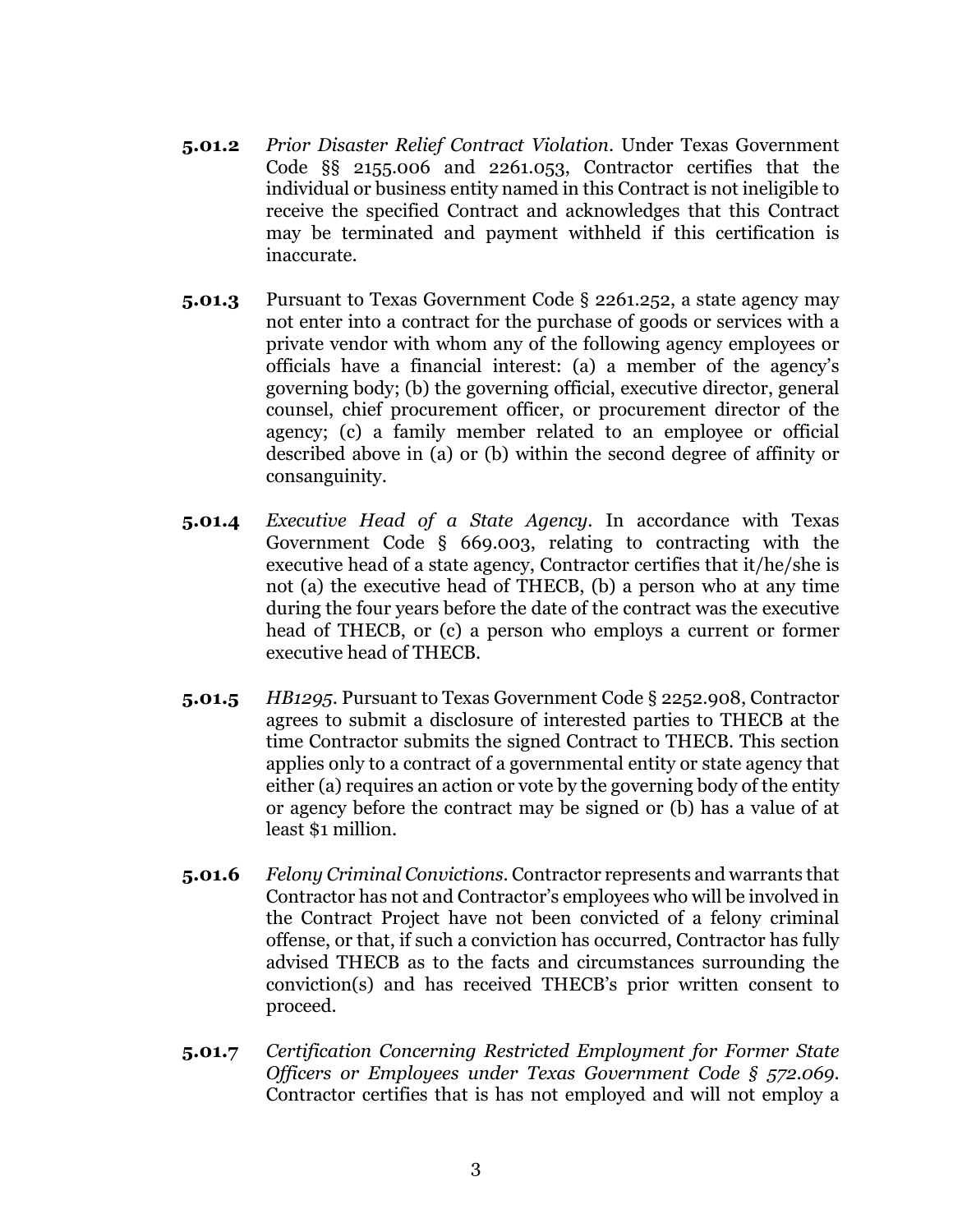former THECB employee or state officer who participated in a procurement or contract negotiation for THECB involving Contractor within two years after the employee or state officer left state agency employment or service.

This certification only applies to former employees or state officers whose state service or employment ceased on or after September 1, 2015.

- **5.01.8** *Franchise Tax Certification*. Contractor certifies that it is exempt or not delinquent in the payment of any franchise taxes owed the State of Texas under Texas Tax Code §§ 171.0001-.909. If Contractor is a qualifying business entity type per Texas Comptroller of Public Accounts guidelines and is not set up in the Texas Franchise system, Contractor must do so prior to contracting with the State of Texas.
- **5.01.9** *Certification Concerning Dealing with Public Servants*. Contractor has not given, offered to give, nor intends to give at any time hereafter any economic opportunity, future employment, gift, loan, gratuity, special discount, trip, favor, or service to a public servant in connection with this Contract.
- **5.01.10** *Certification Concerning Financial Participation*. Under Texas Government Code § 2155.004, Contractor certifies that the individual or business entity named in the Contract is not ineligible to receive the specified Contract and acknowledges that this Contract may be terminated and payment withheld if this certification is inaccurate. Section 2155.004 prohibits a person or entity from receiving a state contract if that person or entity received compensation for participating in preparing the solicitation or specification for the contract.
- **5.01.11** *Signature Authority*. Contractor represents and warrants that the individual submitting this document, and any other documents made part of this Contract, is authorized to sign such documents on behalf of the Contractor.

### **Section 6.0 Terms and Conditions**

**6.01 Termination:** Notwithstanding the termination or expiration of this Contract, the provisions of this Contract regarding confidentiality, indemnification, transition, records, right to audit and independent audit, property rights, dispute resolution, invoice and fees verification, and default shall survive the termination or expiration dates of this Contract.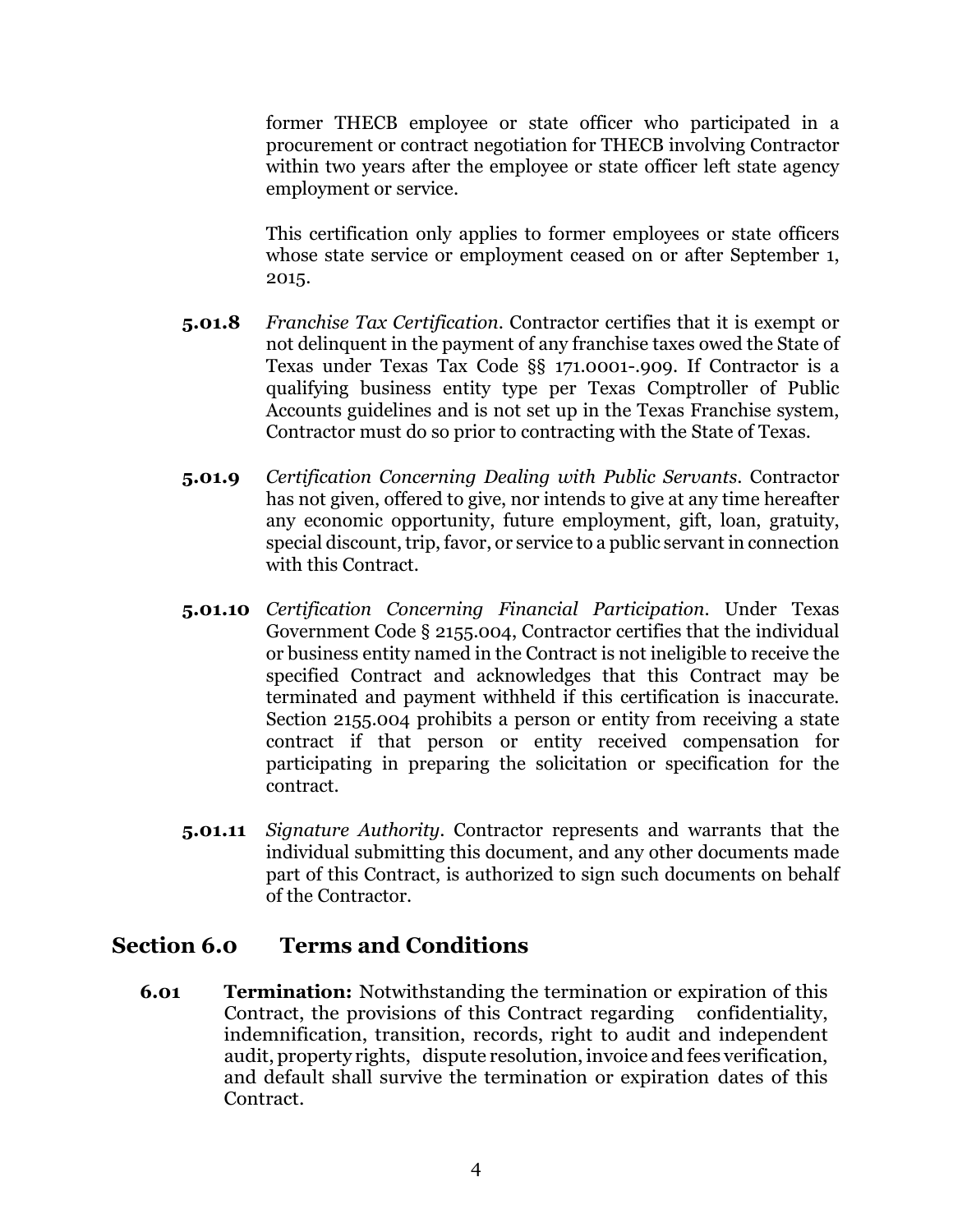- **6.01.1** *Convenience of the State*. THECB, in its sole discretion, may terminate this Contract upon one (1) calendar day's written notice to Contractor. Such notice will be provided in accordance with section 6.28.2 of this Contract. In the event of such termination, Contractor shall, unless otherwise mutually agreed upon in writing, cease all work immediately upon the effective date of termination. THECB will be liable only for payments for any goods and/or services ordered from Contractor before the termination date.
- **6.01.2** *Termination for Cause*. THECB may, by written notice to Contractor, immediately terminate this Contract for cause if: (a) THECB is not reasonably satisfied with Contractor's services; (b) default or abandonment by Contractor occurs; or (c) Contractor fails to comply fully with any term or condition of this Contract, through no material fault of THECB. If THECB deems it appropriate under the circumstances, THECB will provide a three (3) business day advance written notice of intent to terminate to Contractor, and THECB will provide Contractor with an opportunity for consultation with THECB prior to termination during that three (3) business day period.

If Contractor fails or refuses to perform its obligations under this Contract, THECB may exercise any and all rights as may be available to it by law or in equity. In the event THECB exercises its right to terminate for cause, Contractor is responsible for paying damages to THECB including but not limited to re-procurement costs (if applicable), and any other consequential damages to the State of Texas and THECB resulting from Contractor's non-performance.

- **6.01.3** *Abandonment or Default*. If Contractor Abandons or Defaults on the Contract, THECB reserves the right to terminate the Contract without notice and either re-solicit or re-award the Contract to the next best responsive and responsible Contractor. The defaulting Contractor will not be considered in the re-solicitation and may not be considered in future solicitations for the same type of work unless the specification or scope of work significantly changed. The period of suspension will be determined by THECB based on the seriousness of the default.
- **6.01.4** *Applicable Law and Conforming Amendments*. THECB may terminate this Contract immediately upon notice to Contractor in the event federal or state law is enacted, amended, or judicially interpreted so as to render continued fulfillment of the Contract, on the part of THECB, wholly unreasonable or impossible. THECB reserves the right, at its sole discretion, to unilaterally amend this Contract throughout the Contract Term to incorporate any modifications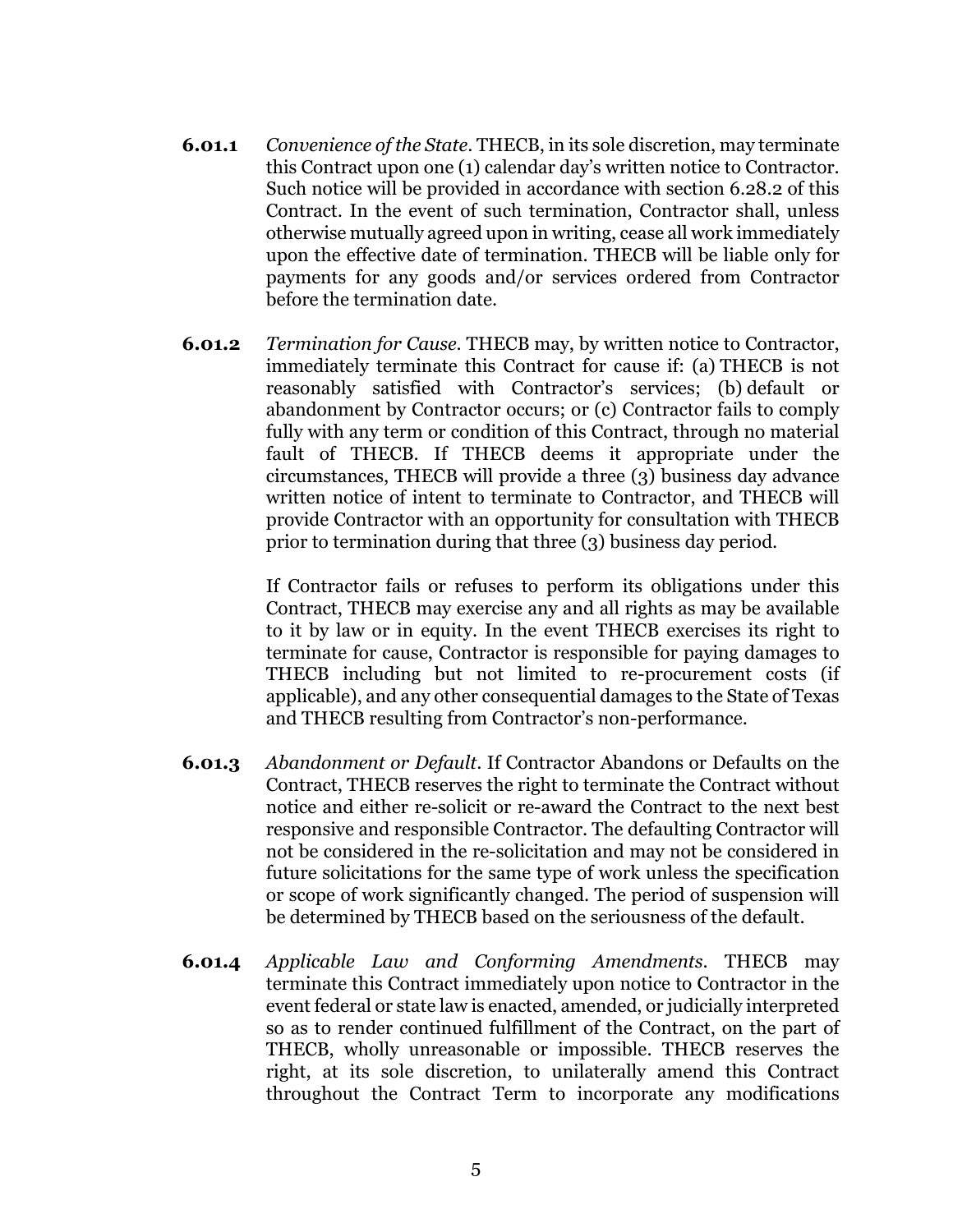necessary for THECB's compliance, as an agency of the state of Texas, with all applicable state and federal laws, rules, regulations, requirements, and guidelines.

- **6.01.5** *Excess Obligations (Non-Appropriation)*. The contract is subject to termination or cancellation, without penalty to THECB, either in whole or in part, subject to the availability of state funds.
- **6.01.6** *Effect of Termination/Survival*. Upon any termination or expiration of the contract for any reason, all indemnities, including without limitation those set forth in this Contract, warranties, as well as Contract provisions regarding confidentiality, records retention, right to audit, ownership, rights and remedies upon termination, and dispute resolution, shall survive the termination of this Contract for any reason whatsoever and shall remain in full force and effect. Expiration or termination of the contract for any reason does not release Respondent from any liability or obligation set forth in the contract that is expressly stated to survive any such expiration or termination, that by its nature would be intended to be applicable following any such expiration or termination, or that is necessary to fulfill the essential purpose of the contract. In the event of any termination, Contractor shall, unless otherwise mutually agreed upon in writing, cease all services immediately upon the effective date of termination, except such services that THECB deems are necessary to wind-up in a cost-effective manner. For any termination by THECB other than termination for non-appropriation, THECB shall be liable to Contractor for only that portion of the services authorized by THECB and which have been completed prior to the effective date of termination, provided that THECB shall not be liable for any work performed that is not acceptable to THECB and/or does not meet Contract requirements, plus any necessary work deemed appropriate by THECB to cost-effectively wind-up.
- **6.01.7** *Transfer of Duties*.In the event of termination, Contractor will provide reasonable cooperation to transfer its duties under the Contract to another entity without disruption.
- **6.02 Amendment:** This Contract may be modified only by written amendment executed by the Parties hereto; however, any amendment of this Contract that conflicts with the laws of the State of Texas shall be void ab initio.
- **6.03 Indemnification:** Acts or Omissions: CONTRACTOR SHALL INDEMNIFY AND HOLD HARMLESS THE STATE OF TEXAS AND THECB AND THEIR OFFICERS, AGENTS, EMPLOYEES, REPRESENTATIVES, OTHER CONTRACTORS, ASSIGNEES, AND/OR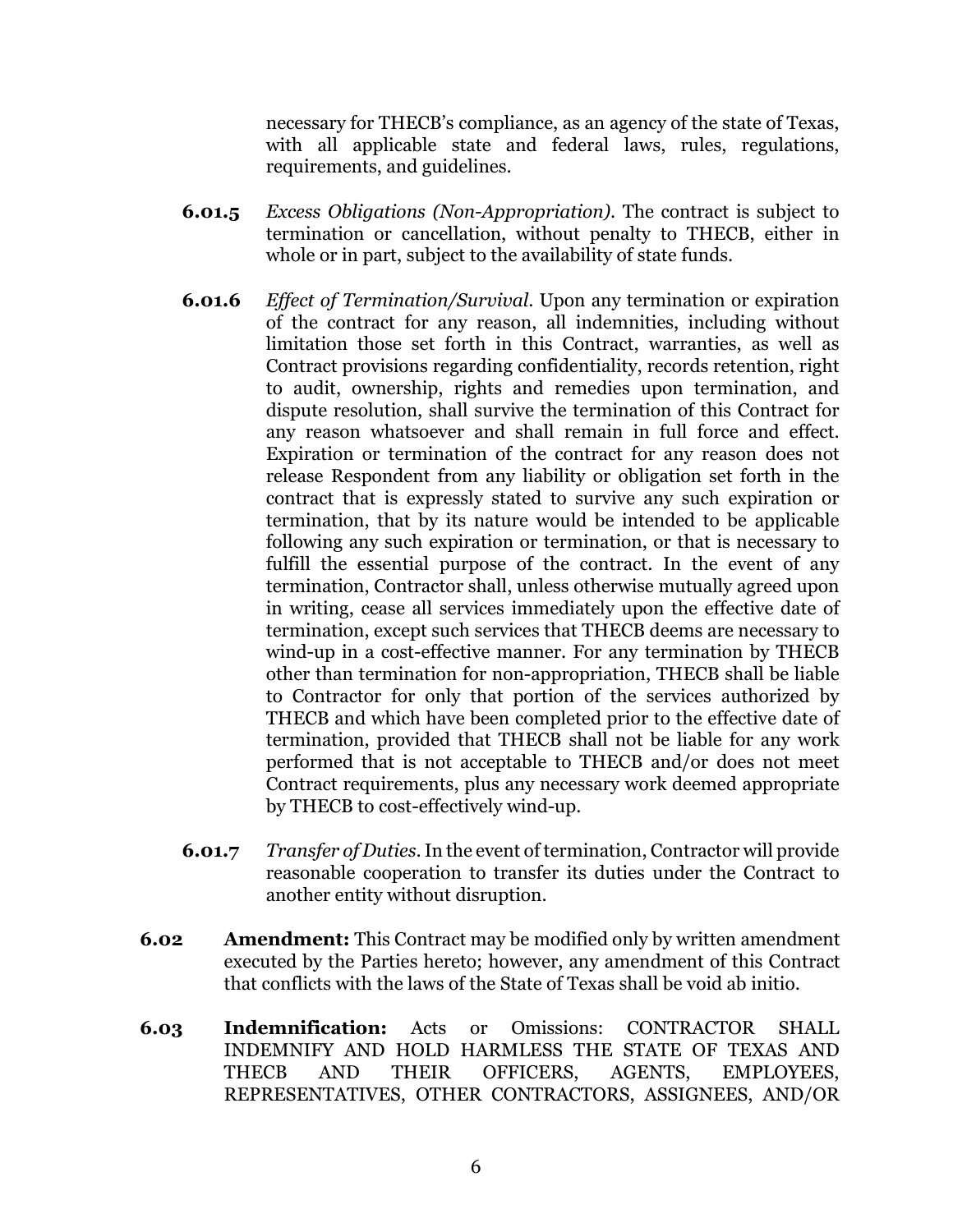DESIGNEES FROM ANY AND ALL LIABILITY, ACTIONS, CLAIMS, DEMANDS, OR SUITS, AND ALL RELATED COSTS, ATTORNEY FEES, AND EXPENSES ARISING OUT OF, OR RESULTING FROM, ANY ACTS OR OMISSIONS OF CONTRACTOR OR ITS AGENTS, EMPLOYEES, SUBCONTRACTORS, ORDER FULFILLERS, OR SUPPLIERS OF SUBCONTRACTORS IN EXECUTION OR PERFORMANCE OF THE CONTRACT AND ANY PURCHASE ORDERS ISSUED UNDER THE CONTRACT. THE DEFENSE SHALL BE COORDINATED BY CONTRACTOR WITH THE OFFICE OF THE ATTORNEY GENERAL OF TEXAS IF THECB AND/OR THE STATE OF TEXAS AND/OR THEIR OFFICERS, AGENTS, EMPLOYEES, REPRESENTATIVES, OTHER CONTRACTORS, ASSIGNEES, AND DESIGNEES ARE A NAMED DEFENDANT IN ANY LAWSUIT AND CONTRACTOR MAY NOT AGREE TO ANY SETTLEMENT WITHOUT FIRST OBTAINING THE CONCURRENCE OF THE OFFICE OF THE ATTORNEY GENERAL OF TEXAS. CONTRACTOR AND THECB AGREE TO FURNISH TIMELY WRITTEN NOTICE TO EACH OTHER OF ANY SUCH CLAIM.

- **6.04 Sovereign Immunity:** The Parties stipulate and agree that no provision of, or any part of this Contract between THECB and Contractor, or any subsequent amendment shall be construed: (a) as a waiver of the doctrine of sovereign immunity or immunity from suit as provided for in the Texas Constitution and the Laws of the State of Texas; (b) to extend liability to THECB beyond such liability provided for in the Texas Constitution and the Laws of the State of Texas; or (c) as a waiver of any immunity provided by the 11th Amendment or any other provision of the United States Constitution or any immunity recognized by the Courts and the laws of the State of Texas and the United States. The State of Texas and THECB do not waive sovereign immunity by entering this Contract and specifically retain such immunity and all defenses available to them under the laws of the State of Texas or the common law.
- **6.05 Assignment:** Contractor shall not assign its rights under the contract or delegate the performance of its duties under the contract without prior written approval from THECB. Any attempted assignment in violation of this provision is void and without effect.
- **6.06 Delegation or Subcontracting:** Unless as otherwise provided for in this Contract, no contractual rights, interest, or obligation shall be delegated or subcontracted by Contractor without prior written approval of THECB. No delegation or subcontract approved by THECB shall relieve Contractor of any obligation or responsibility under this Contract. It is the parties intent that to the extent subcontracting is approved by THECB, Contractor shall make a good faith effort to subcontract with Historically Underutilized Businesses (HUB) as defined in Texas Government Code § 2161.001(2)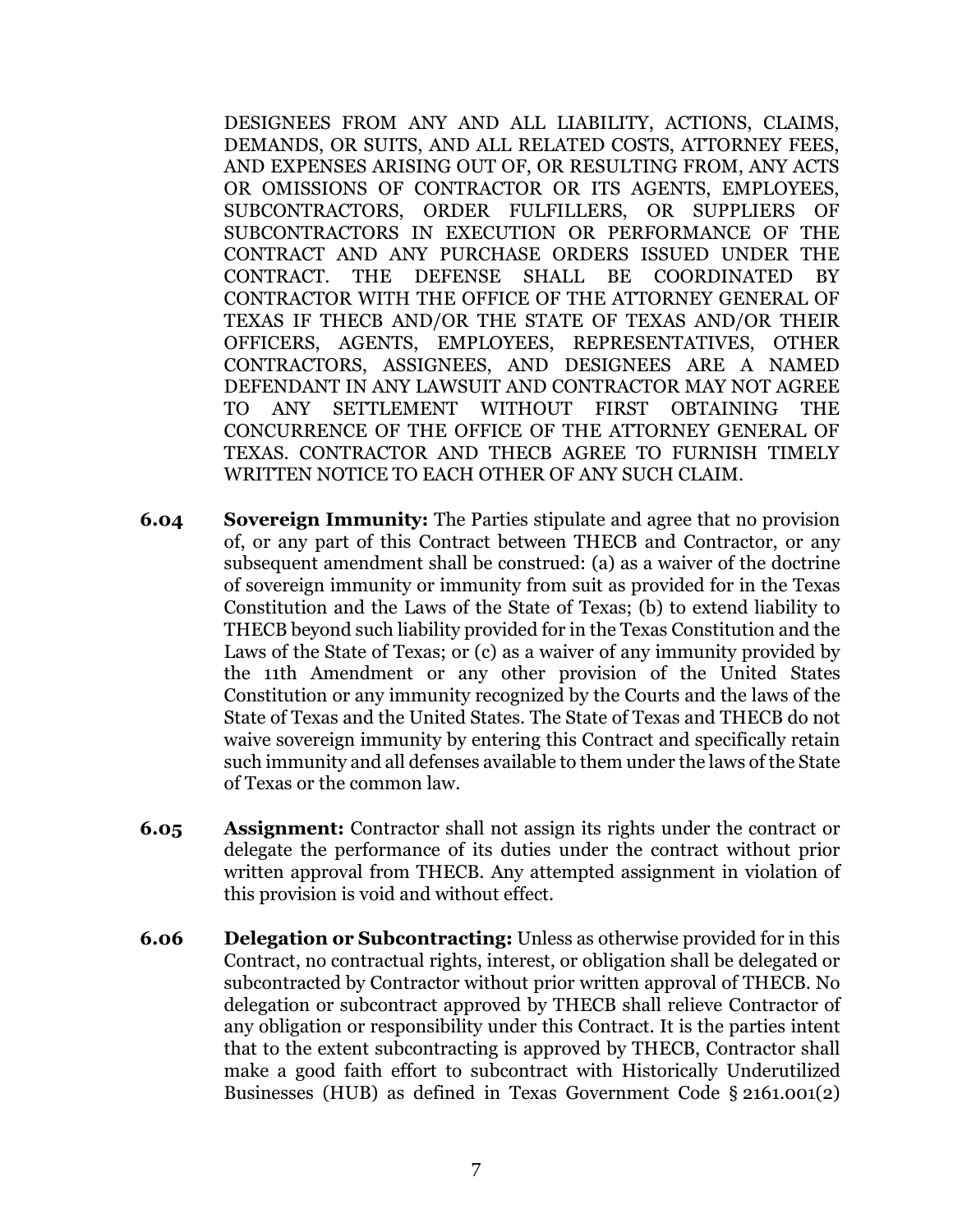during the performance of this Contract. The goal of the HUB program is to promote full and equal business opportunities for all businesses contracting with the State of Texas.

- **6.07 Right to Audit; Records Retention:** Contractor understands that acceptance of funds under this Contract, or indirectly through a subcontract under this Contract, acts as acceptance of the authority of the State Auditor's Office, THECB or any successor agency, as well as any external auditors selected by the State Auditor's Office, THECB or, in contracts involving federal funds, any auditors selected by the United States, including, but not limited to the cognizant federal agencies and/or federal Offices of the Inspector General (collectively referred to as "Audit Entities"), to conduct an audit or investigation in connection with those funds. Contractor further agrees to cooperate fully with the above parties in the conduct of the audit or investigation, including promptly providing all records requested. Contractor will ensure that this clause concerning the authority to audit funds received indirectly by subcontractors through Contractor and the requirements to cooperate is included in any subcontract it awards.
	- **6.07.1** Contractor shall maintain its records and accounts in a manner which shall assure a full accounting for all funds received and expended by Contractor in connection with the Contract Project. These records and accounts (which includes all receipts of expenses incurred by Contractor) shall be retained by Contractor and made available for inspecting, monitoring, programmatic or financial auditing, or evaluation by THECB and by others authorized by law or regulation to do so for a period of not less than seven (7) years from the date of completion of the Contract or the date of receipt by THECB of Contractor's final claim for payment or final expenditure report or until any litigation/billing issues are resolved, whichever is later. If an audit has been announced, the records shall be retained until such audit has been completed. Contractor shall make available at reasonable times and upon reasonable notice, and for reasonable periods, all documents and other information related to the Services provided in this Contract. Contractor and any subcontractors shall provide any Audit Entities with any information such entity deems relevant to any monitoring, investigation, evaluation, or audit.
	- **6.07.2** Contractor's failure to comply with this subsection (Right to Audit; Records Retention) shall constitute a material breach of this Contract and shall authorize THECB and the State of Texas to immediately assess appropriate damages for such failure. THECB reserves the right to require the reimbursement of any over-payments determined as a result of any audit or inspection of records on work performed under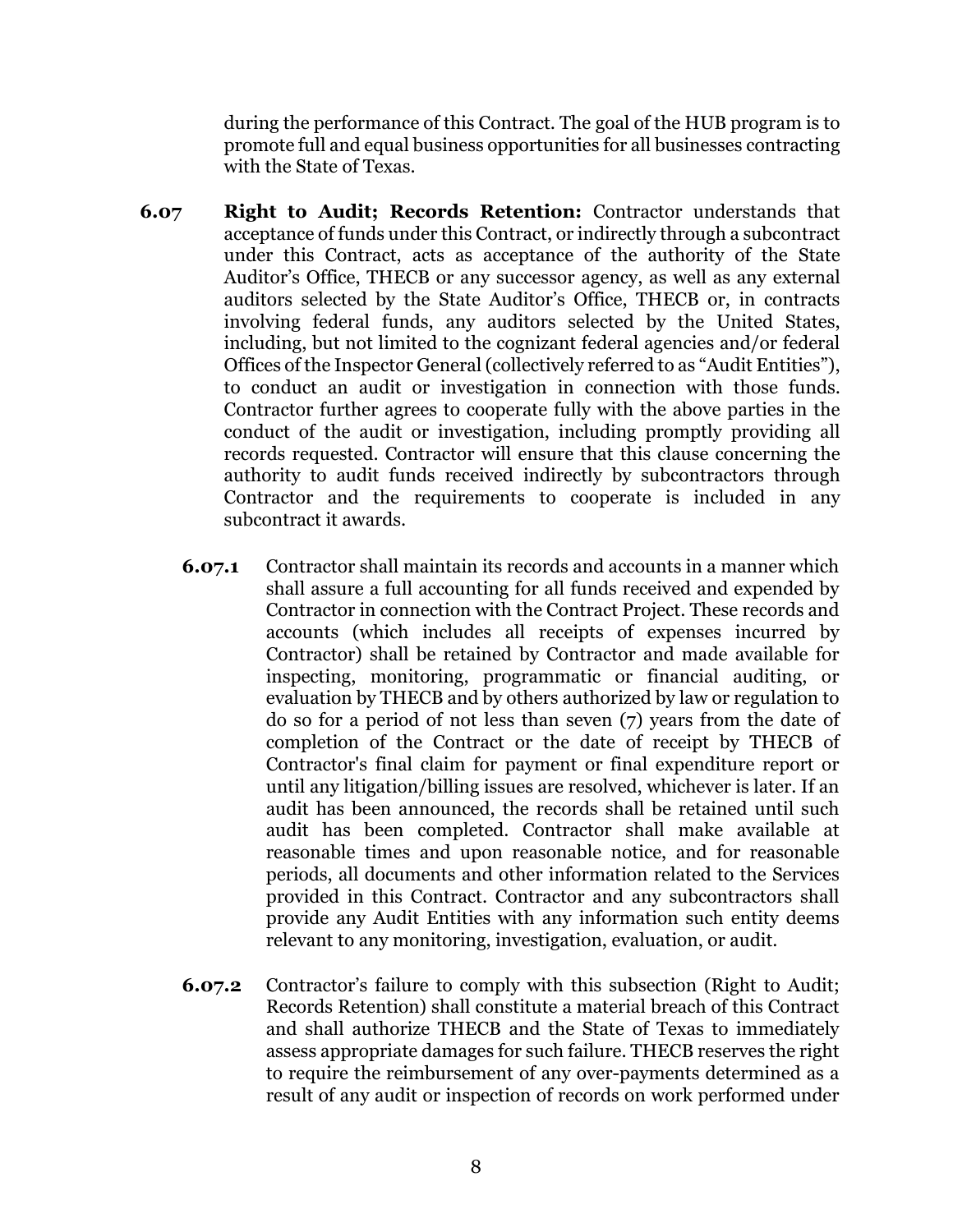this Contract. Contractor shall reimburse THECB for any overpayments within thirty (30) calendar days of receipt of THECB's written notice.

- **6.07.3** *State Auditor's Right to Audit*. The state auditor may conduct an audit or investigation of any entity receiving funds from the state directly under the contract or indirectly through a subcontract under the contract. The acceptance of funds directly under the contract or indirectly through a subcontract under the contract acts as acceptance of the authority of the state auditor, under the direction of the legislative audit committee, to conduct an audit or investigation in connection with those funds. Under the direction of the legislative audit committee, an entity that is the subject of an audit or investigation by the state auditor must provide the state auditor with access to any information the state auditor considers relevant to the investigation or audit.
- **6.08 Child Support Obligation Family Code Applicability:** By signing this Contract, Contractor certifies that under Texas Family Code § 231.006, Contractor is not ineligible to receive payment under this Contract and acknowledges that this Contract may be terminated and payment may be withheld or recouped if this certification is inaccurate. If this certification is shown to be false, Contractor is liable to THECB for attorneys' fees, the costs necessary to complete the Contract, including the cost of advertising and awarding a second contract, and any other damages provided by law or Contract. Under Texas Family Code § 231.006, the vendor or applicant certifies that the individual or business entity named in this contract, bid or application is not ineligible to receive the specified grant, loan, or payment and acknowledges that this contract may be terminated and payment may be withheld if this certification is inaccurate.
- **6.09 Dispute Resolution:** If THECB determines that any work product is not acceptable, THECB shall notify Contractor of the specific deficiencies in writing. Contractor shall then undertake all steps necessary to correct any deficiencies at no additional cost to THECB. In the event any issues cannot be resolved, the dispute resolution process provided for in Texas Government Code §§ 2260.001-.108 shall be used by THECB and Contractor to attempt to resolve any claim for breach of Contract. The dispute resolution process provided for in Texas Government Code § 2260.001-.108 must be used to attempt to resolve any dispute arising under the contract.
- **6.10 Public Disclosure:** Contractor understands and agrees that no public disclosures or news releases pertaining to this Contract, including any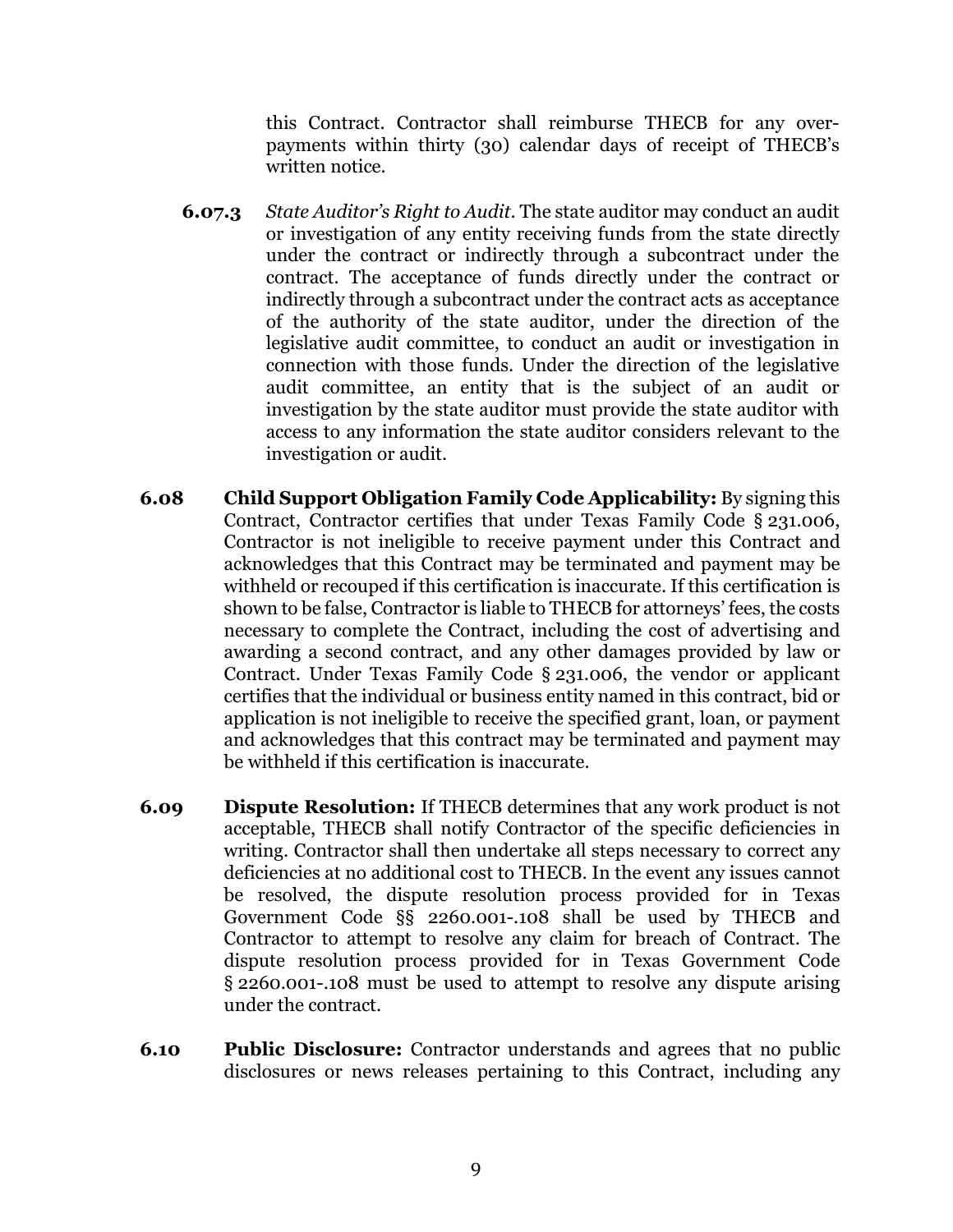results, findings or reports conducted to fulfill requirements of this Contract, shall be made without prior written approval of THECB.

- **6.11 Confidentiality, Public Information Act, and Family Educational Rights and Privacy Act:** Notwithstanding any provisions of this Contract to the contrary, Contractor understands that as a Texas state agency, THECB is subject to and will comply with the Texas Public Information Act, Government Code §§ 552.001-.376, as interpreted by judicial opinions and opinions of the Attorney General of Texas. Contractor will cooperate with THECB in the production of documents responsive to any such requests under the Public Information Act at no additional charge to THECB.
	- **6.11.1** THECB will determine whether to submit a Public Information Act request to the Office of the Attorney General. This Contract and all data and other information generated or otherwise obtained in its performance may be subject to the Texas Public Information Act. Contractor will notify THECB's contact within twenty-four (24) hours of receipt of any third-party requests for information it receives relating to this Contract. In accordance with Texas Government Code § 2252.907, Contractor is required to make any information created or exchanged with the State pursuant to this contract, and not otherwise excepted from disclosure under the Texas Public Information Act, available in a format that is accessible by the public at no additional charge to the State and shall cooperate with THECB in doing so. Contractor agrees to maintain the confidentiality of information received from THECB and the State of Texas during the performance of this Contract, including information which discloses confidential personal information particularly, but not limited to, social security numbers. Contractor will not disclose any information to which it is privy under this Contract without the prior written consent of THECB. Contractor will indemnify and hold harmless the State of Texas, its officers and employees, and THECB, its officers and employees for any claims for damages that arise from the disclosure by Contractor of information also held by the State of Texas or THECB to which Contractor is privy under this Contract.
	- **6.11.2** Contractor agrees to comply with the Family Educational Rights and Privacy Act (FERPA), 20 U.S.C. Section 1232g, and the implementing federal regulations, 34 C.F.R. Part 99.
	- **6.11.3** *Protection of Confidential Data (Covered Data and Information)*. Contractor agrees to abide by the limitations on re-disclosure of personally identifiable information from education records set forth in FERPA (34 C.F.R.  $\S$  99.33(a)(2)) and with the terms set forth below in Sections 6.11.4–6.11.9 below. FERPA, 34 C.F.R. 99.33(a)(2), states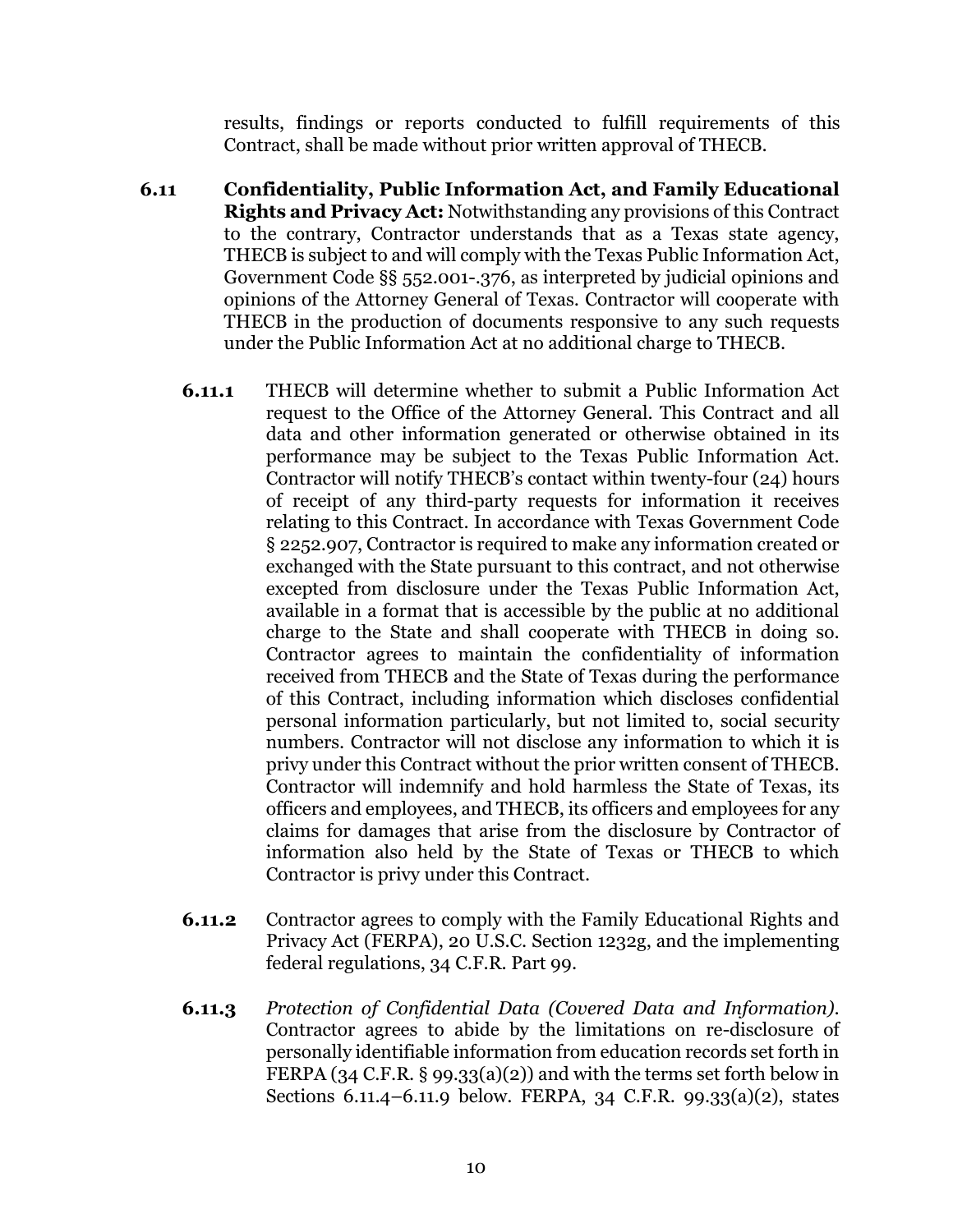that the officers, employees, and agents of a party that receives education record information from THECB may use the information, but only for the purposes for which the disclosure was made.

- **6.11.4** *Acknowledgment of Access to Covered Data and Information (CDI)*. Contractor acknowledges that the Contract allows Contractor access to CDI.
- **6.11.5** *Prohibition on Unauthorized Use or Disclosure of CDI*. Contractor agrees to hold CDI in strict confidence. Contractor shall not use or disclose CDI received from or on behalf of THECB except as permitted or required by the Contract, as required by law, or as otherwise authorized in writing by THECB. Contractor agrees not to use CDI for any purpose other than the purpose for which the disclosure was made.
- **6.11.6** *Return or Destruction of CDI*. Upon termination, cancellation, expiration or other conclusion of the Contract, Contractor shall return all CDI to THECB or, if return is not feasible, destroy all CDI. If Contractor destroys the information, Contractor shall provide THECB with a certificate confirming the date of destruction of the data.
- **6.11.7** *Breach*. Any violation of these FERPA provisions by Contractor shall be deemed a material breach of the Contract.
- **6.11.8** *Maintenance of the Security of Electronic Information*. Contractor shall develop, implement, maintain, and use appropriate administrative, technical, and physical security measures to preserve the confidentiality, integrity, and availability of all electronically maintained or transmitted CDI received from, or on behalf of THECB. These measures will be extended by contract to all subcontractors used by Contractor.
- **6.11.9** *Reporting of Unauthorized Disclosures or Misuse of Covered Data and Information*. Contractor shall, within one hour of discovery, report to THECB any use or disclosure of CDI not authorized by this Contract or in writing by THECB. Contractor's report shall identify: (a) the nature of the unauthorized use or disclosure, (b) the CDI used or disclosed, (c) who made the unauthorized use and who received the unauthorized disclosure, (d) what Contractor has done or shall do to mitigate any deleterious effect of the unauthorized use or disclosure, and (e) what corrective action Contractor has taken or shall take to prevent future similar unauthorized use or disclosure. Contractor shall provide such other information, including a written report, as requested by THECB.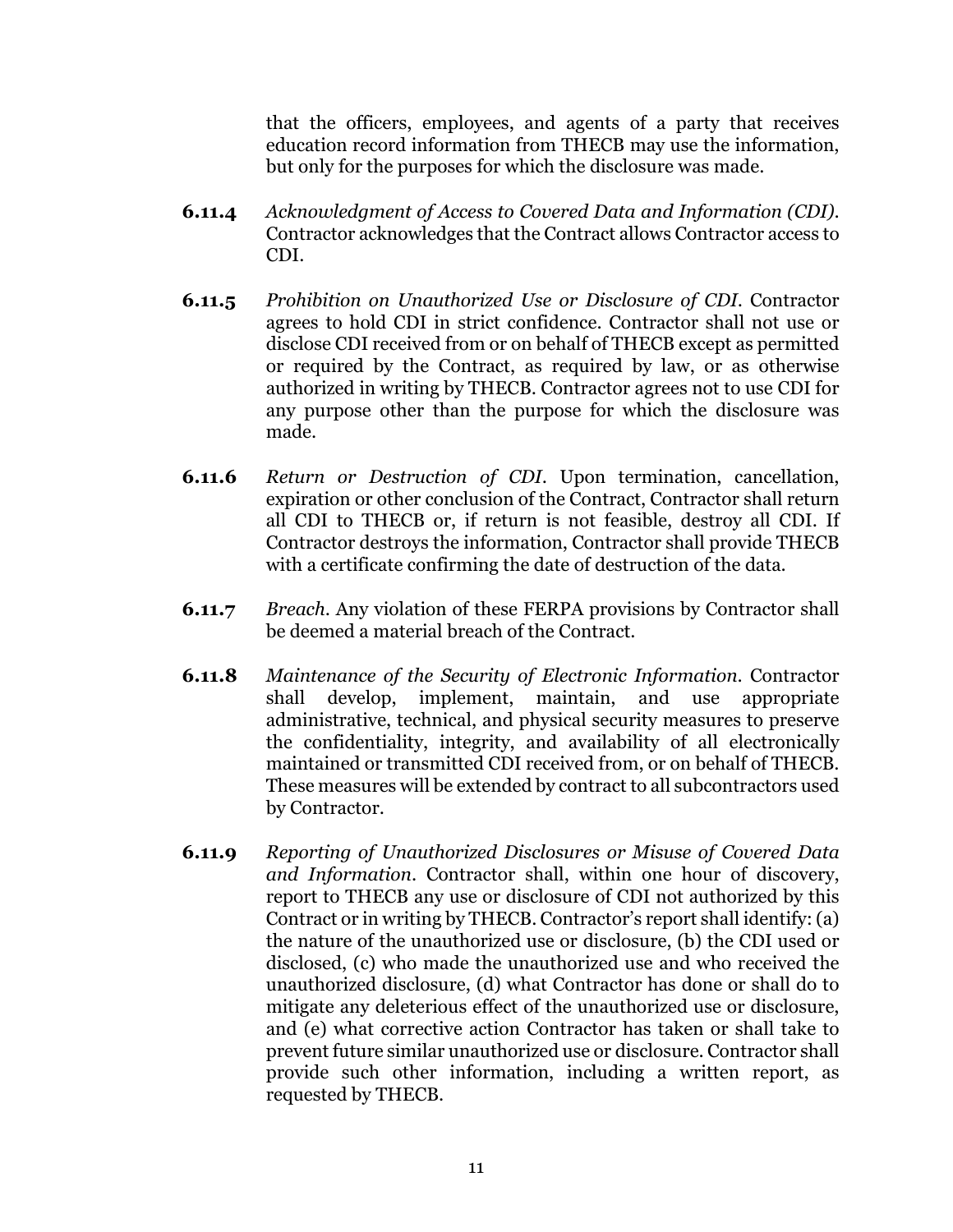- **6.12 Infringements:** CONTRACTOR SHALL INDEMNIFY AND HOLD HARMLESS THE STATE OF TEXAS, THECB AND THEIR EMPLOYEES, AGENTS, REPRESENTATIVES, OTHER CONTRACTORS, ASSIGNEES, OFFICERS, AND DESIGNEES FROM ANY AND ALL THIRD PARTY CLAIMS INVOLVING INFRINGEMENT OF UNITED STATES PATENTS, COPYRIGHTS, TRADE MARKS, SERVICE MARKS, AND OTHER INTELLECTUAL OR INTANGIBLE PROPERTY RIGHTS IN CONNECTION WITH THE PERFORMANCES OR ACTIONS OF CONTRACTOR PURSUANT TO THIS CONTRACT. CONTRACTOR AND THECB AGREE TO FURNISH TIMELY WRITTEN NOTICE TO EACH OTHER OF ANY SUCH CLAIM. CONTRACTOR SHALL BE LIABLE TO PAY ALL COSTS OF DEFENSE INCLUDING ATTORNEYS' FEES. THE DEFENSE SHALL BE COORDINATED BY CONTRACTOR WITH THE OFFICE OF THE ATTORNEY GENERAL OF TEXAS IF THECB AND/OR THE STATE OF TEXAS AND/OR THEIR OFFICERS, AGENTS, EMPLOYEES, REPRESENTATIVES, OTHER CONTRACTORS, ASSIGNEES, AND DESIGNEES ARE A NAMED DEFENDANT IN ANY LAWSUIT AND CONTRACTOR MAY NOT AGREE TO ANY SETTLEMENT WITHOUT FIRST OBTAINING THE CONCURRENCE OF THE OFFICE OF THE ATTORNEY GENERAL. CONTRACTOR AND THECB AGREE TO FURNISH TIMELY WRITTEN NOTICE TO EACH OTHER OF ANY SUCH CLAIM.
	- **6.12.1** Contractor shall have no liability under this section if the alleged infringement is caused in whole or in significant part by: (a) THECB's use of the product or service for a purpose or in a manner for which the product or service was not designed, (b) any modification made to the product by THECB without Contractor's approval, (c) any modifications made to the product by Contractor pursuant to THECB's specific instructions, (d) any intellectual property right owned by or licensed to THECB by a person or entity other than Contractor, or (e) any use of the product or service by THECB that is not in substantial conformity with the terms of any applicable license agreement.
	- **6.12.2** If Contractor becomes aware of an actual or potential claim, or THECB provides Contractor with notice of an actual or potential claim, Contractor may (or in the case of an injunction against THECB, shall), at Contractor's sole option and expense: (a) procure for THECB the right to continue to use the affected portion of the product or service, or (b) modify or replace the affected portion of the product or service with functionally equivalent or superior product or service so that THECB's use is non-infringing.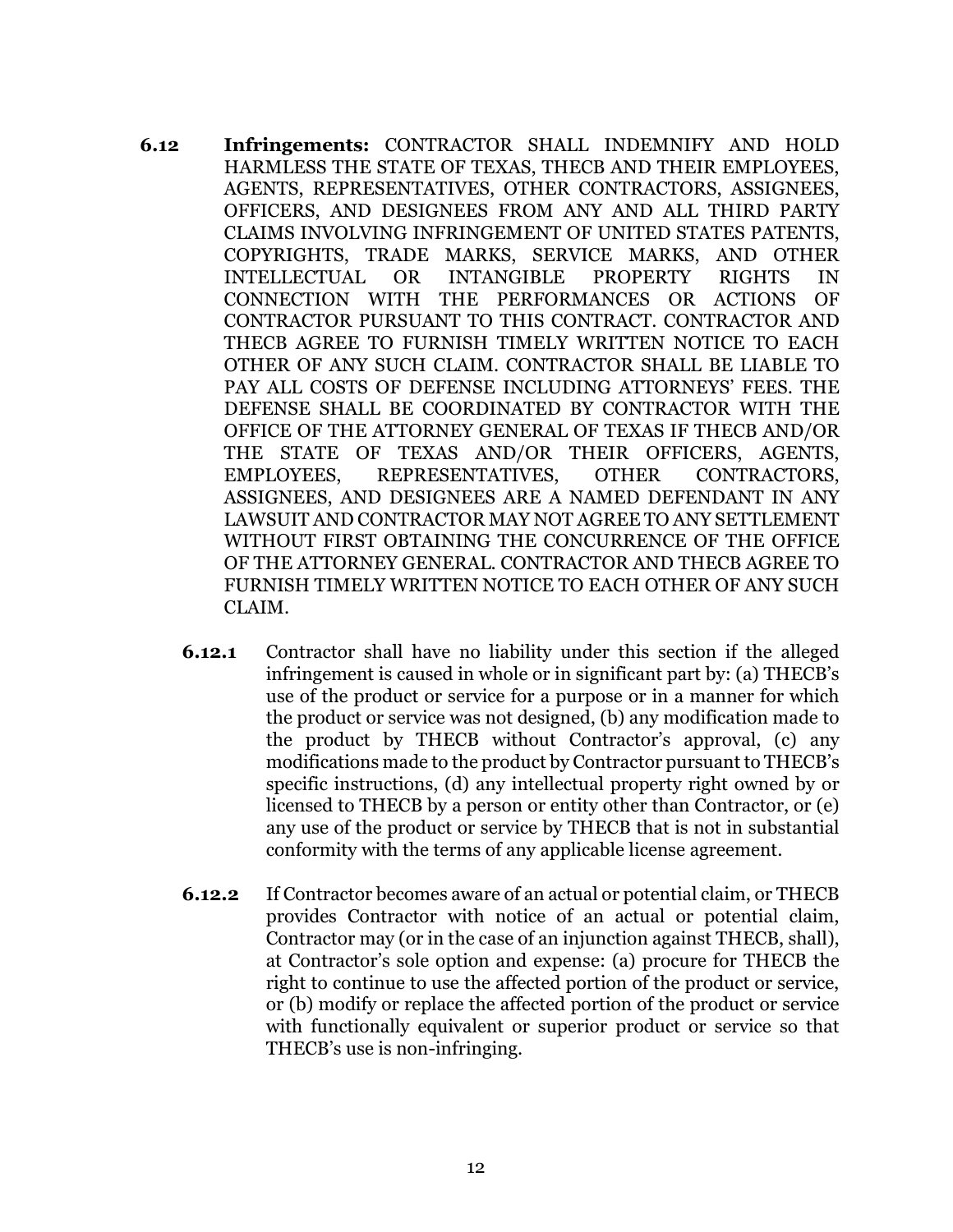- **6.13 Ownership/Work Made for Hire:** All work product generated as a result of this Contract Project, including but not limited to all information, materials, products, research, reports, studies, statistical analyses, work papers, approaches, designs, deliverables, systems, documentation, methodologies, concepts, research materials, data, photos, software, intellectual property or other property produced or generated in connection with this Contract that had not previously been produced or generated by Contractor, either completed or partially completed, shall be the sole property of THECB and all rights, title, and interest in and to the work product shall vest in THECB upon payment for the Services.
	- **6.13.1** All such work product shall be delivered to THECB by Contractor upon completion, termination, or cancellation of this Contract. All property rights, including publication rights, hereunder shall be retained by THECB, and Contractor shall assert no right in law or equity to such work product. THECB shall have the right to obtain and to hold in its own name any and all patents, copyrights, marks, or such other protection as may be appropriate to the subject matter, and any extensions and renewals thereof.
	- **6.13.2** Contractor shall ensure that this provision, "Ownership/Work Made for Hire," is contained in any subcontract Contractor is authorized by THECB to award. Contractor may, at its own expense, keep copies of all its materials for its personal files. Contractor shall not use, willingly allow, or cause to have such work product used for any purpose other than the performance of Contractor's obligations under this Contract without the prior written consent of THECB; provided, however, that Contractor shall be allowed to use non-confidential materials for writing samples in pursuit of work.
- **6.14 Governing Law and Venue:** The contract shall be governed by and construed in accordance with the laws of the State of Texas, without regard to the conflicts of law provisions. The venue of any suit arising under the contract is fixed in any court of competent jurisdiction of Travis County, Texas, unless the specific venue is otherwise identified in a statute which directly names or otherwise identifies its applicability to THECB.
- **6.15 Additional Contractor Responsibilities:** Contractor shall comply with all federal, state and local laws, statutes, ordinances, rules and regulations and the orders and decrees of any court or administrative bodies or tribunals in any matter affecting the performance of this Contract, including applicable workers compensation laws, compensation statutes and regulations, and licensing laws and regulations. When requested to do so by THECB, Contractor shall furnish THECB with satisfactory proof of its compliance. Contractor shall be responsible for damage to THECB's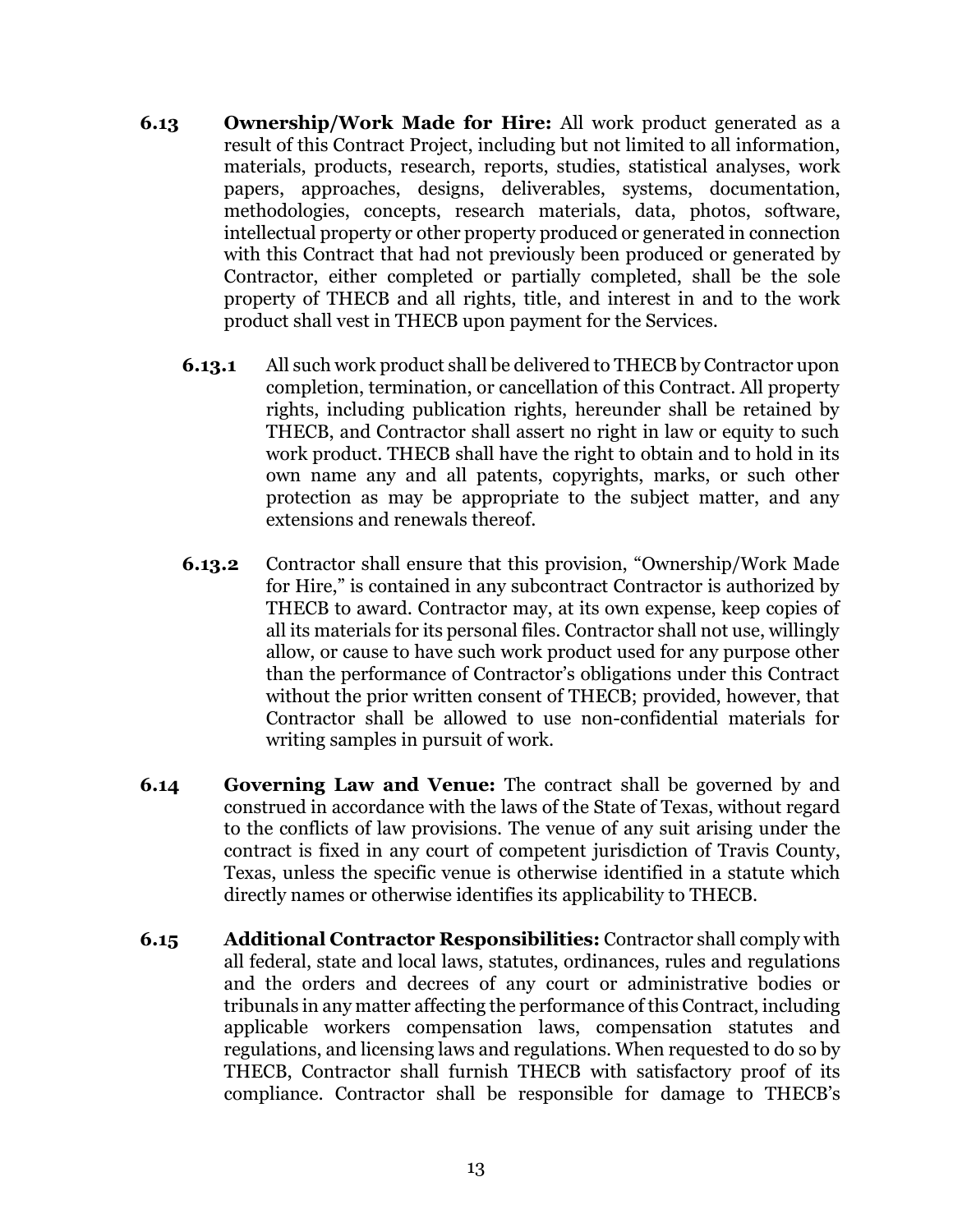equipment, and/or the workplace and its contents, by its, or its subcontractors' work, negligence in work, personnel, and equipment. Contractor shall be responsible and liable for the safety and health of its employees and contractors while they are performing work for THECB under this Contract. Contractor shall provide all labor and equipment necessary to furnish the goods or perform the Services. All employees of Contractor shall be a minimum of 18 years of age and experienced in the type of work to be performed. Contractor shall permit no visitors or relatives of Contractor's employees and contractors on THECB's property unless they also are bona fide employees or subcontractors of Contractor.

- **6.16 Conflict of Interest:** Contractor represents and warrants that Contractor, its principals, employees, or subcontractors have no potential conflict of interest in providing Services to THECB under this Contract, and that the provision of Services under this Contract does not create an appearance of impropriety. Failure to disclose a conflict of interest, at any time during the duration of this Contract, shall be cause for termination of this Contract. Contractor represents and warrants that the provision of goods and services or other performance under the contract will not constitute an actual or potential conflict of interest or reasonably create an appearance of impropriety.
- **6.17 Financial Interests; Gifts:** Contractor represents and warrants that neither Contractor nor any person or entity that will participate financially in this Contract has received compensation from THECB or any agency of the State of Texas for participation in preparation of specifications for this Contract.
- **6.18 Additional Contractor's Representations:** Contractor hereby covenants, represents, and warrants that Contractor (including, for purposes of this section, its employees, consultants, subcontractors, and agents): (a) has the technical expertise and general skills necessary to perform competently and professionally the services in accordance with this Contract; (b) is not a party to or bound by any agreement, obligation, or understanding which restricts or limits in any way Contractor's right to enter into this Contract or Contractor's right or ability to perform Contractor's obligations under this Contract; (c) shall not use the trade secrets, intellectual property rights, copyrights, or other proprietary rights of any third party in the performance of Contractor's obligations under this Contract without having first lawfully obtained the right, in writing, to do so; and (d) has the necessary equipment, facilities, and workers to perform Contractor's obligations under this Contract.
- **6.19 Antitrust:** The undersigned affirms under penalty of perjury of the laws of the State of Texas that: "(1) in connection with this Contract, neither I nor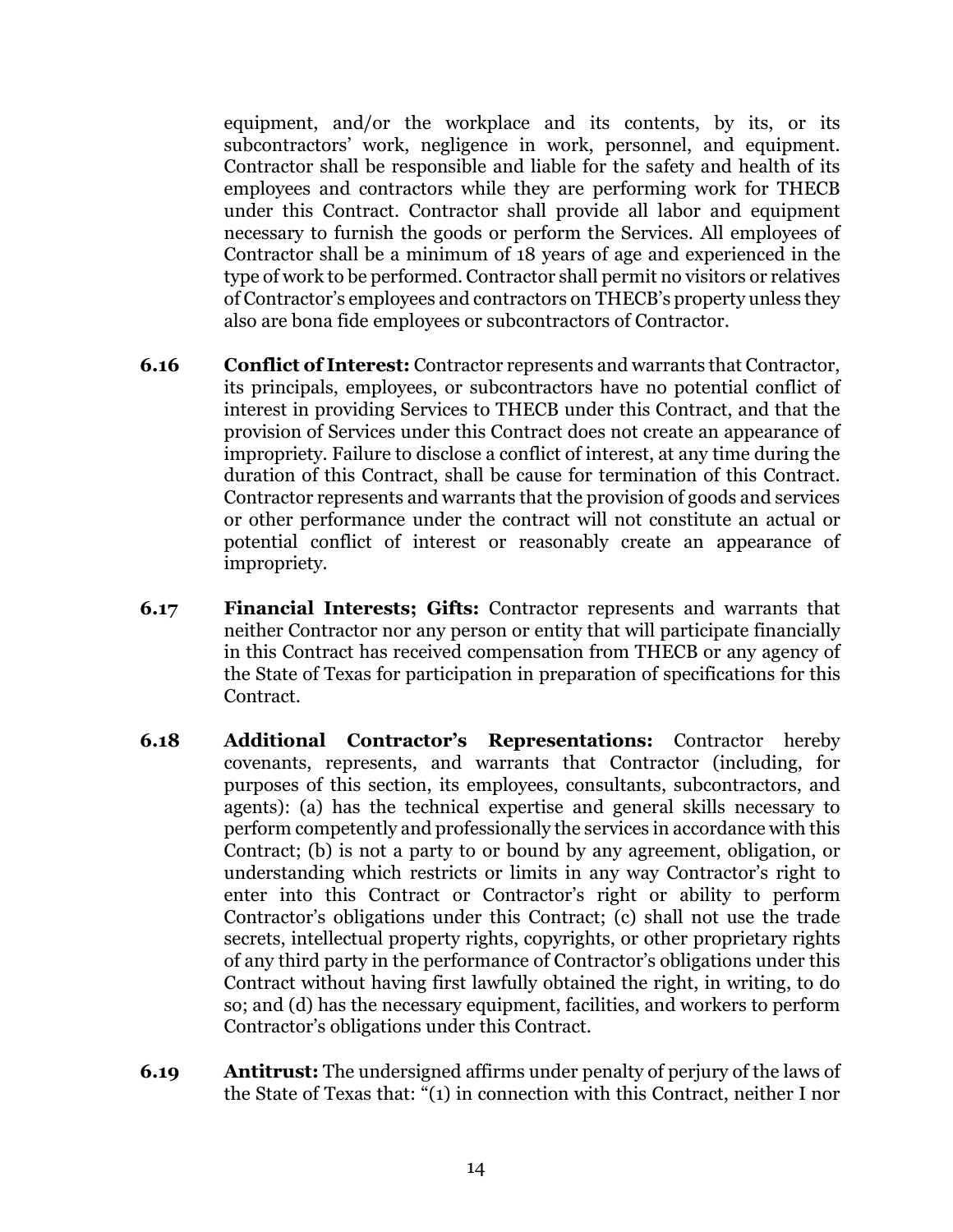any representative of the Contracted Party have violated any provision of the Texas Free Enterprise and Antitrust Act, Texas Business and Commerce Code §§ 15.01-.52; (2) in connection with this Contract, neither I nor any representative of the Contracted Party have violated any federal antitrust law; and (3) neither I nor any representative of the Contracted Party have directly or indirectly communicated any of the contents of this Contract to a competitor of the Contracted Party or any other company, corporation, firm, partnership or individual engaged in the same line of business as the Contracted Party."

- **6.20 Equal Opportunity:** Contractor represents and warrants that it shall not discriminate against any person on the basis of race, color, national origin, religion, political belief, sex, age, or disability in the performance of this Contract.
- **6.21 Independent Contractor:** Contractor shall be an independent contractor in all matters relating to this Contract. Contractor and its employees, agents, and subcontractors shall not be deemed or construed to be the employees or agents of THECB for any purposes whatsoever. Contractor agrees and acknowledges that Contractor, its employees and agents, and Contractor's subcontractors are independent contractors of THECB and/or the State of Texas and are not employees of THECB or the State of Texas, and Contractor agrees that it shall have complete responsibility in the area of employment law and relations regarding its own employees, contractors, and agents, including but not limited to: wrongful discharge lawsuits, unemployment issues, workers' compensation, employment taxes, any other benefits and reimbursement due to losses in these areas. Consistent therewith, Contractor agrees that it shall make its own arrangements to provide its employees with all necessary employee benefits, including unemployment and workers' compensation benefits, and THECB is, in no way, a party to such arrangements. Regarding its employees, Contractor shall have the sole authority to hire, fire, transfer, train, evaluate, discipline, pay and assign work.
	- **6.21.1** Contractor agrees and acknowledges that Contractor and Contractor's employees or assistants shall not be entitled to any State of Texas benefit on account of the services provided hereunder. If THECB or the State of Texas shall nonetheless become liable for such payments or obligations, Contractor shall promptly pay or reimburse THECB or the State of Texas for such liability or obligation.
- **6.22 Eligibility/Authorization to Work in the United States:** Contractor shall ensure that all personnel provided to perform work under this Contract possess proof of eligibility/authorization to work in the United States in compliance with the Immigration Reform and Control Act of 1986,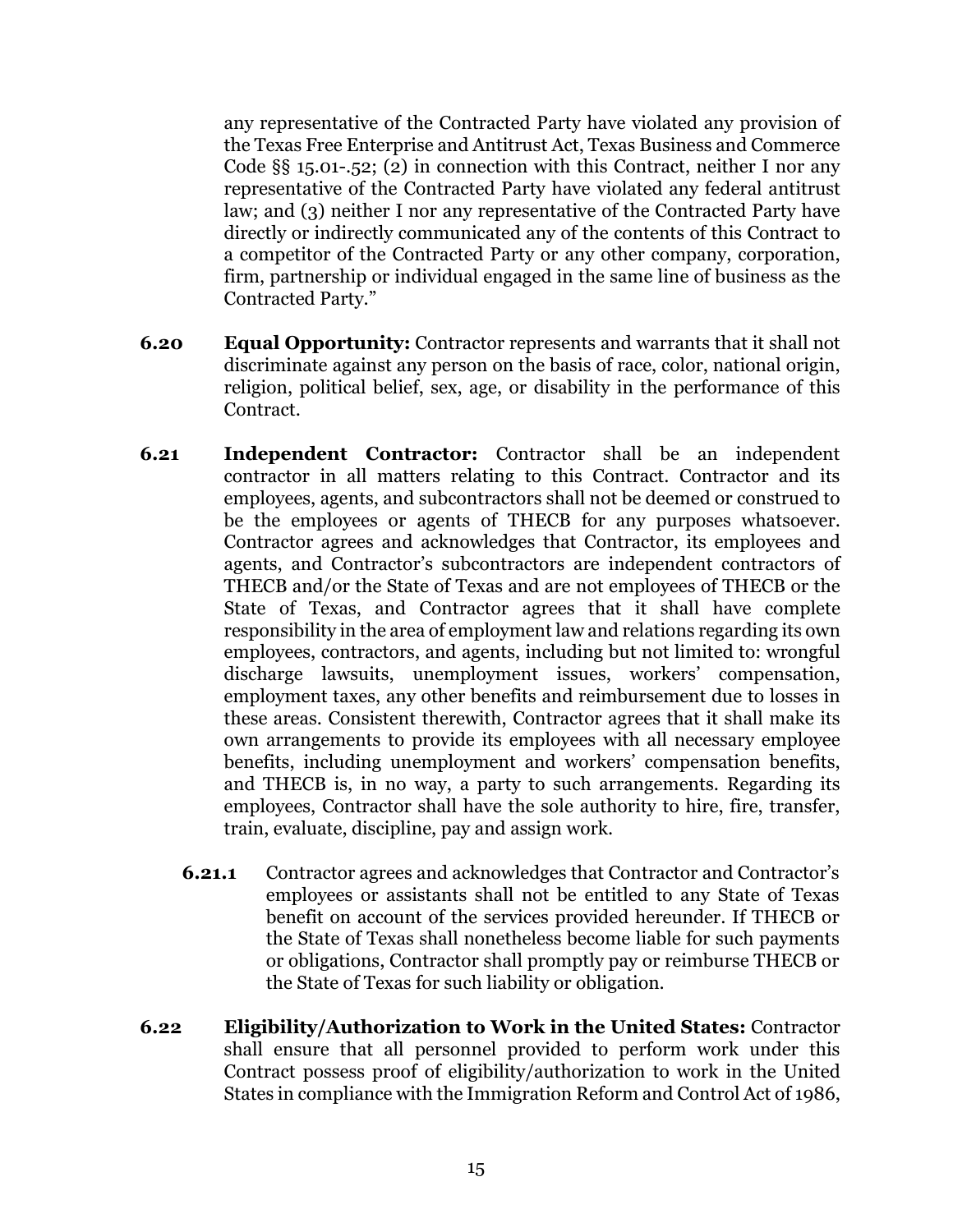the Immigration Act of 1990 including any amendments already adopted or as may be adopted hereafter, and the Illegal Immigration Reform and Immigrant Responsibility Act of 1996 including any amendments already adopted or as may be adopted hereafter. Contractor shall maintain written records on all personnel provided under the Contract and shall provide such records to THECB upon request. Failure to maintain and provide records upon request shall represent a material breach of this Contract and THECB shall have the right to terminate the Contract for cause. Contractor shall ensure this section is included in all subcontracts it is authorized by THECB to enter.

#### **6.23 Taxes/ Workers' Compensation/Unemployment Insurance, Including Indemnity:**

- **6.23.1** CONTRACTOR AGREES AND ACKNOWLEDGES THAT DURING THE EXISTENCE OF THIS CONTRACT, CONTRACTOR SHALL BE ENTIRELY RESPONSIBLE FOR THE LIABILITY AND PAYMENT OF CONTRACTOR'S AND CONTRACTOR'S EMPLOYEES' TAXES OF WHATEVER KIND, ARISING OUT OF THE PERFORMANCE OF THIS CONTRACT. CONTRACTOR AGREES TO COMPLY WITH ALL STATE AND FEDERAL LAWS APPLICABLE TO ANY SUCH PERSONS, INCLUDING LAWS REGARDING WAGES, TAXES, INSURANCE, AND WORKERS' COMPENSATION. THECB AND/OR THE STATE OF TEXAS SHALL NOT BE LIABLE TO CONTRACTOR, ITS EMPLOYEES, AGENTS, OR OTHERS FOR THE PAYMENT OF TAXES OR THE PROVISION OF UNEMPLOYMENT INSURANCE AND/OR WORKERS' COMPENSATION OR ANY BENEFIT AVAILABLE TO A STATE EMPLOYEE OR EMPLOYEE OF ANOTHER GOVERNMENTAL ENTITY.
- **6.23.2** CONTRACTOR AGREES TO INDEMNIFY AND HOLD HARMLESS THECB, THE STATE OF TEXAS AND THEIR OFFICERS, EMPLOYEES, AGENTS, REPRESENTATIVES, CONTRACTORS, ASSIGNEES AND DESIGNEES FROM ANY AND ALL LIABILITY, ACTIONS, CLAIMS, DEMANDS, OR SUITS, AND ALL RELATED COSTS, ATTORNEYS' FEES, AND EXPENSES, RELATING TO TAX LIABILITY, UNEMPLOYMENT INSURANCE AND/OR WORKERS' COMPENSATION IN ITS PERFORMANCE UNDER THIS CONTRACT. CONTRACTOR SHALL BE LIABLE TO PAY ALL COSTS OF DEFENSE INCLUDING ATTORNEYS' FEES. THE DEFENSE SHALL BE COORDINATED BY CONTRACTOR WITH THE OFFICE THE ATTORNEY GENERAL OF TEXAS IF THECB AND/OR THE STATE OF TEXAS AND/OR THEIR OFFICERS, AGENTS, EMPLOYEES, REPRESENTATIVES, OTHER CONTRACTORS, ASSIGNEES, AND DESIGNEES ARE A NAMED DEFENDANT IN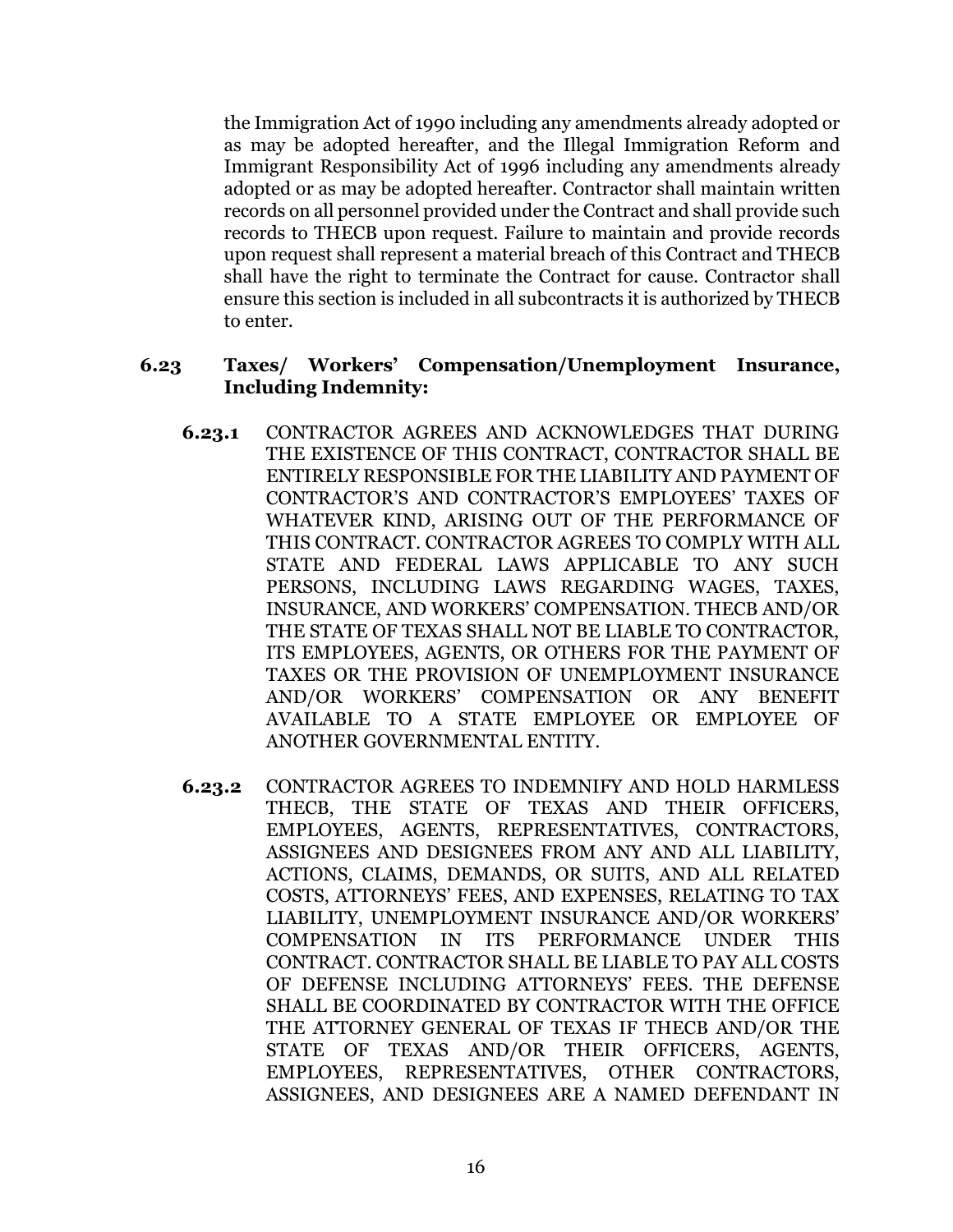ANY LAWSUIT AND CONTRACTOR MAY NOT AGREE TO ANY SETTLEMENT WITHOUT FIRST OBTAINING THE CONCURRENCE OF THE OFFICE OF THE ATTORNEY GENERAL OF TEXAS. CONTRACTOR AND THECB AGREE TO FURNISH TIMELY WRITTEN NOTICE TO EACH OTHER OF ANY SUCH CLAIM.

- **6.24 Prohibition on Use of Funds for Lobbying:** Contractor represents and warrants that THECB's payments and Contractor's receipt of appropriated or other funds under this Contract are not prohibited by Texas Government Code §§ 556.005, 556.0055, or 556.008.
- **6.25 Buy Texas:** In accordance with Texas Government Code § 2155.441, Contractor agrees that during the performance of a contract for services it shall purchase products and materials produced in Texas when they are available at a price and time comparable to products and materials produced outside this state.
- **6.26 Provision of Services:** Upon any request by THECB for the remittance of any services for which THECB has made payment, Contractor shall immediately remit such services to THECB. Any failure to remit such services immediately shall be considered a material breach of this Contract.
- **6.27 Force Majeure:** THECB may grant relief from performance of this Contract if Contractor is prevented from performance by an act of war, order of legal authority, act of God, or other unavoidable cause not attributable to the fault or negligence of Contractor. The burden of proof for the need of such relief shall rest upon Contractor. Contractor shall notify THECB in writing if it believes that a force majeure may have occurred and THECB shall, in its sole discretion, determine if force majeure has occurred.

### **6.28 Notice:**

- **6.28.1** *Form of Notice*. All notices and other communications in connection with this Contract shall be in writing.
- **6.28.2** *Method of Notice*. All notices must be given by (a) personal delivery, (b) express courier (with confirmation), (c) registered or certified mail (return receipt requested), (d) facsimile, or (e) electronic mail to the Party at the address specified in this Contract, or to the address that a Party has notified to be that Party's address for the purposes of this section.
- **6.28.3** *Receipt of Notice.* A notice in accordance with this Contract will be effective upon receipt by the Party to which it is given or, if mailed by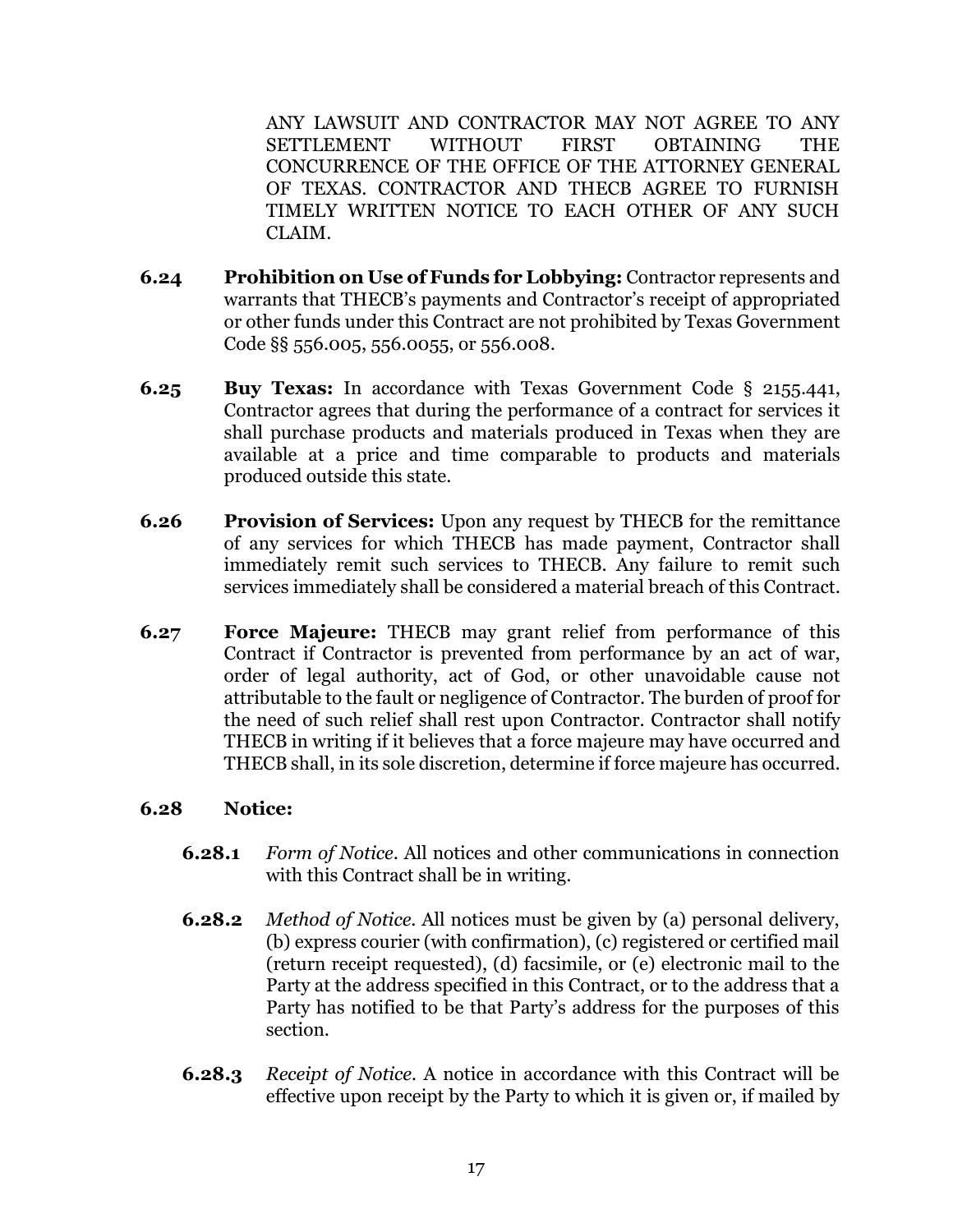registered or certified mail, upon the earlier of receipt or the third business day following mailing.

| <b>THECB Notice Address</b>  | <b>Contractor's Notice Address</b> |
|------------------------------|------------------------------------|
| <b>Program Manager</b>       | <b>[Contracted Party]</b>          |
| [Insert Contact Information] | [Insert Contact Information]       |

- **6.29 False Statements; Breach of Representations:** Contractor represents and warrants that all statements and information prepared and submitted in this document are current, complete, true, and accurate. Submitting a false statement or material misrepresentations made during the performance of this Contract is a material breach of Contract and may void the Contract.
- **6.30 Severability and Waiver:** The invalidity, illegality, or unenforceability of any provision of this Contract shall in no way affect the validity, legality, or enforceability of any other provisions.
	- **6.30.1** Each and every right granted to the Parties hereunder or under any other document delivered hereunder or in connection herewith, or allowed them by law or equity, shall be cumulative and may be exercised from time to time. Failure by THECB or Contractor at any time to require strict performance of any contractual provision or obligation contained herein shall not constitute a waiver or diminish the rights of either Party thereafter to demand strict compliance. Neither THECB's review, approval, acceptance of, nor payment for any of the services provided in this Contract shall be construed to operate as a waiver of any rights under the Contract, or of any cause of action arising out of the performance of the Services required by the Contract.
- **6.31 Boycotting Israel:** *(Only applicable to contracts with companies with ten or more full-time employees that are valued at \$100,000 and above.)* Pursuant to Texas Government Code §§ 2271.001 and 2271.002, Contractor certifies that it does not boycott Israel and will not boycott Israel during the Contract Term.
- **6.32 Human Trafficking Prohibition:** Under Texas Government Code § 2155.0061, Contractor certifies that the individual or business entity named in this contract is not ineligible to receive the specified contract and acknowledges that this contract may be terminated and payment withheld if this certification is inaccurate.
- **6.33 Foreign Terrorist Organizations:** Contractor represents and warrants that it is not engaged in business with Iran, Sudan, or a foreign terrorist organization, as prohibited by Texas Government Code § 2252.152.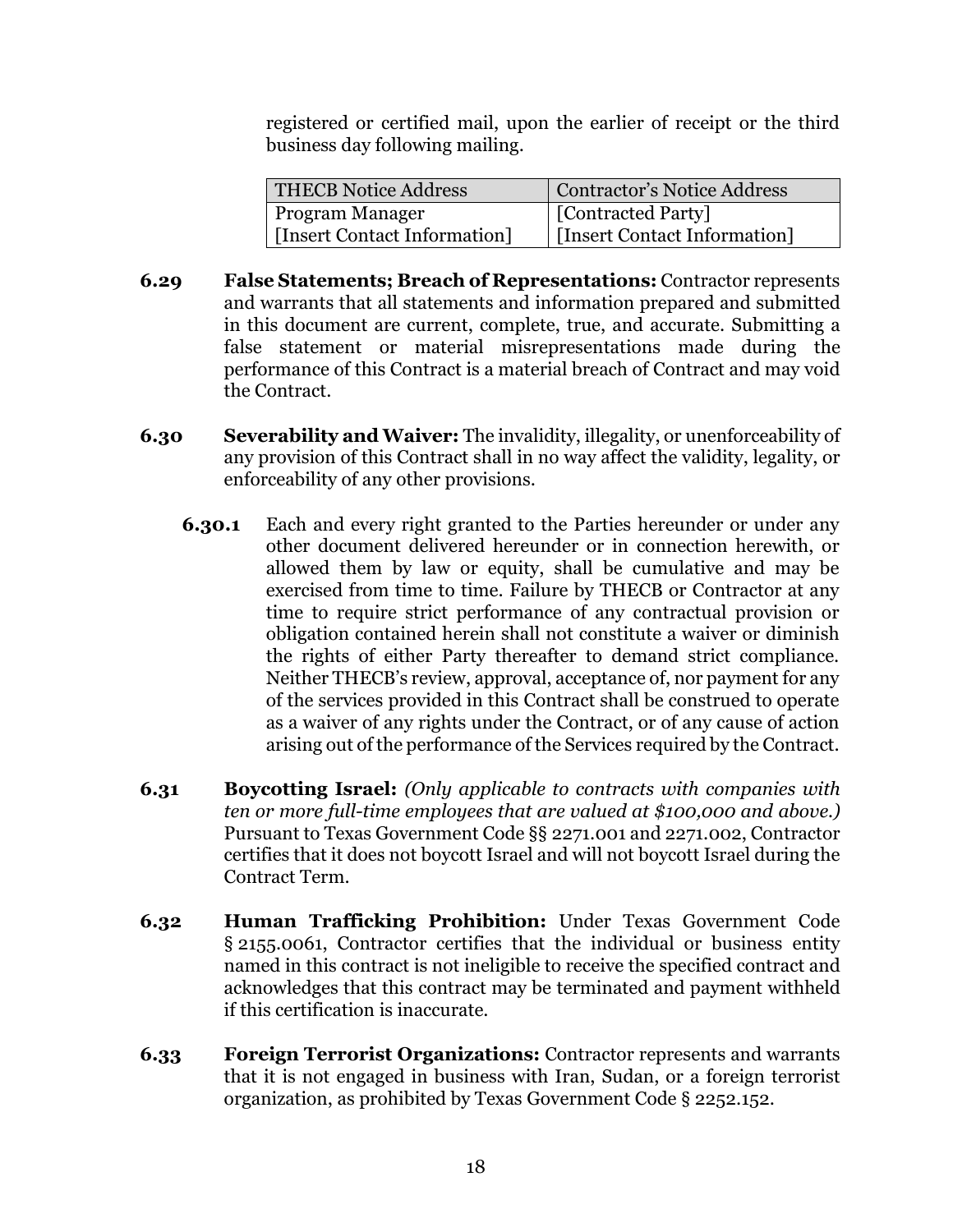- **6.34 System for Award Management:** THECB is federally mandated to adhere to the directions provided in the President's Executive Order 13224, Executive Order on Terrorist Financing – *Blocking Property and Prohibiting Transactions With Persons Who Commit, Threaten to Commit, or Support Terrorism*, and any subsequent changes made to it. Contractor certifies that Contractor is in compliance with the State of Texas statutes and rules relating to procurement and that Contractor is not listed on the federal government's terrorism watch list as described in Executive Order 13224. Entities ineligible for federal procurement are listed at [http://www.sam.gov.](http://www.sam.gov/)
- **6.35 Notification of Contract:** *(Only applies to Employees of a Texas state agency or any public or private institution of higher education.)* THECB will send notification to Contractor's employer if Contractor is otherwise employed outside of their contracted work with THECB.
- **6.36 Insurance:** Contractor agrees to maintain at its expense insurance as required for the work being performed under this Contract. Such insurance will protect THECB from all claims for bodily injury, death, or property damage which may arise out of or result from the performance of Contractor's obligations under the Contract. Contractor represents and warrants that it will, within ten (10) business days of award of contract, provide THECB with current certificates of insurance or other proof acceptable to THECB of the following insurance coverage:
	- **6.36.1** Contractor must maintain Workers' Compensation insurance coverage in accordance with statutory limits.

| <b>Minimum Required Amounts of Insurance Coverage</b> |                                             |  |  |
|-------------------------------------------------------|---------------------------------------------|--|--|
| <b>Type of Insurance</b>                              | <b>Each Occurrence/Aggregate</b>            |  |  |
| Workers' Compensation                                 | <b>Statutory Limits</b>                     |  |  |
| Employer's Liability                                  |                                             |  |  |
| <b>Bodily Injury by Accident</b>                      | \$1,000,000 Each Accident                   |  |  |
| <b>Bodily Injury by Disease</b>                       | \$1,000,000 Each Employee                   |  |  |
| <b>Bodily Injury by Disease</b>                       | \$1,000,000 Policy Limit                    |  |  |
| Commercial General Liability                          | <b>Bodily Injury and Property Damage</b>    |  |  |
| (occurrence based)                                    | \$1,000,000 Each Occurrence Limit           |  |  |
|                                                       | \$2,000,000 Aggregate Limit                 |  |  |
|                                                       | \$5,000 Medical Expense each person         |  |  |
|                                                       | \$2,000,000 Products/Completed Operations   |  |  |
|                                                       | Aggregate Limit                             |  |  |
|                                                       | \$1,000,000 Personal Injury and Advertising |  |  |
|                                                       | Liability                                   |  |  |
|                                                       | \$50,000 Damage to Premises Rented          |  |  |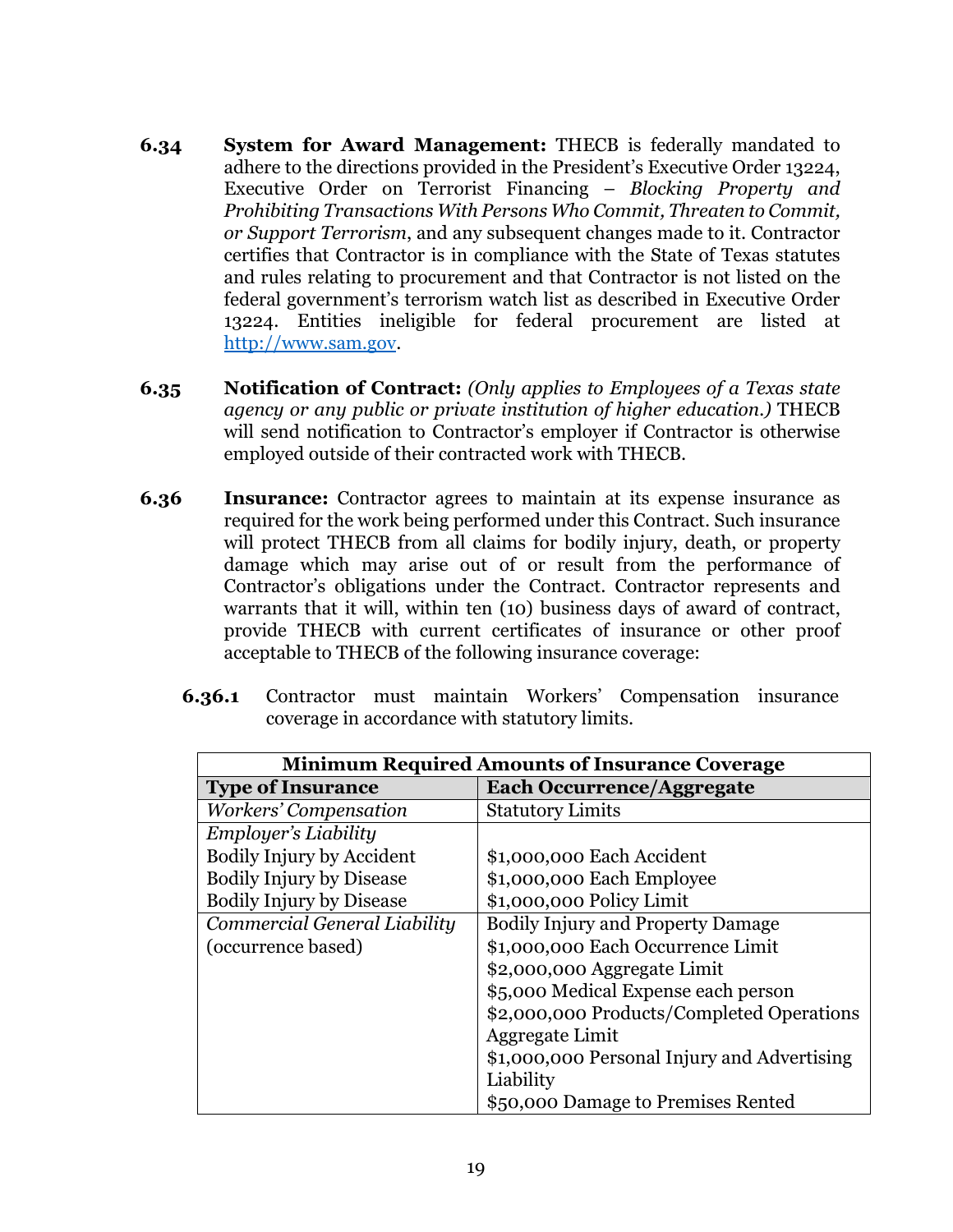| Automobile Liability      |                                           |
|---------------------------|-------------------------------------------|
| All Owned, Hired and Non- | \$500,000 Combined Single Limit (for each |
| <b>Owned Vehicles</b>     | accident)                                 |
| Umbrella/Excess Liability | \$1,000,000 Per Occurrence                |

Note: The required insurance coverage must issue from a company or companies that have both: (a) a Financial Strength Rating of "A" or better from A.M. Best Company, Inc.; and (b) a Financial Size Category Class of "VII" or better from A.M. Best Company, Inc.

**6.36.2** All insurance policies for required coverage must be issued by companies authorized to do business under the laws of the State of Texas and in a form satisfactory to THECB. All required insurance contracts must:(a) be written on a primary and non-contributory basis with any other insurance coverages Contractor currently has in place; and (b) include a Waiver of Subrogation Clause.

> All certificates of insurance for required coverage other than workers compensation and professional liability must name the State of Texas and its Officers, Directors, and Employees as additional insureds.

Contractor shall:

- a) Provide written notice to THECB by e-mail at [Contracts@higered.texas.gov](mailto:Contracts@higered.texas.gov) and by U.S. First Class Mail to 1200 E. Anderson Lane, Austin Texas 78752 at least thirty (30) calendar days prior to any cancellation, non-renewal, or material change of a required policy;
- b) Ensure all insurance policies and certificates of insurance for required coverage are written to include all products, services, and locations related to Contractor's performance under the Contract; and
- c) Deliver to THECB by e-mail at [Contracts@highered.texas.gov](mailto:Contracts@highered.texas.gov) and by U.S. First Class Mail to 1200 E. Anderson Lane, Austin Texas 78752 all renewal policies at least ten (10) calendar days prior to any expiration of a required policy. All renewal policies and corresponding certificates of insurance must meet all terms set forth in the Contract.

Contractor must ensure that all provisions of the Contract concerning liability, duty, and standard of care, together with the indemnification provision, are underwritten by contractual liability coverage sufficient to include such Contractor's obligations under the Contract.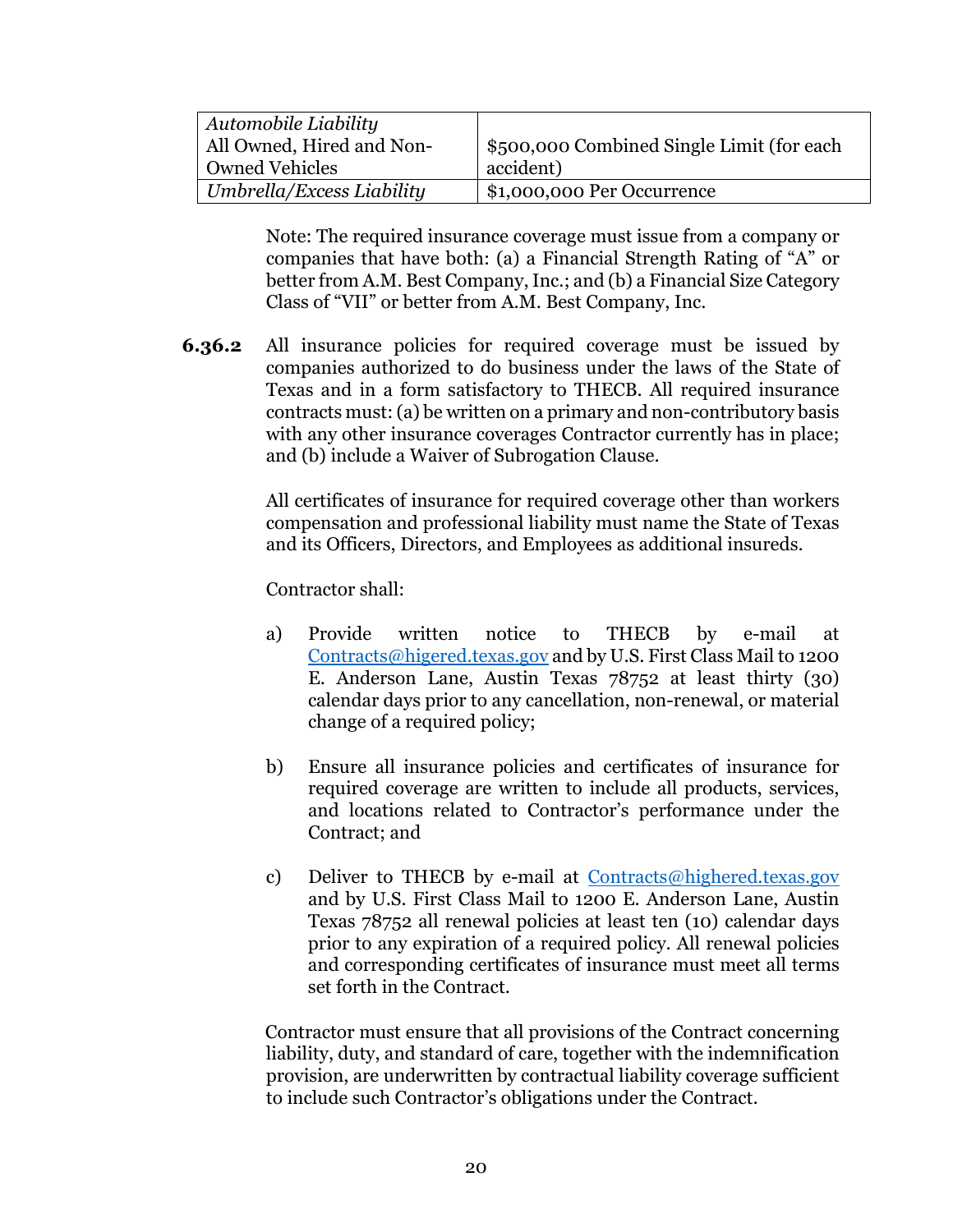- **6.37 Key Personnel:** Contractor shall assign only qualified personnel to this Contract. Contractor, in its reasonable discretion, reserves the right to substitute appropriate key personnel to accomplish its duties so long as the substituted personnel are equally qualified to accomplish the required services. Contractor shall provide to THECB prior written notice and obtain written approval from THECB prior to any change in key personnel involved in providing services under this Contract. Subcontractors providing services under the Contract shall meet the same requirements and level of experience as required of Contractor (*see* Section 6.05 "Assignment" and Section 6.06 "Delegation or Subcontracting" for additional conditions regarding subcontracts). No subcontract under this Contract shall relieve Contractor of responsibility for ensuring the required services are provided. THECB, in its sole discretion, may require Contractor to remove any employee, contractor, subcontractor, or vendor of the Contractor from providing work or services under the Contract. Contractor shall replace such removed personnel expeditiously so that its services are performed on a timely basis.
- **6.38 Debts and Delinquencies to the State:** Contractor agrees that any payments due under the contract shall be applied towards any debt or delinquency that is owed to the State of Texas.
- **6.39 Deceptive Trade Practices; Unfair Business Practices:** Contractor represents and warrants that it has not been the subject of allegations of Deceptive Trade Practices violations under Texas Business and Commerce Code §§ 17.01-.955, or allegations of any unfair business practice, in any administrative hearing or court suit, and further, that if it has been the subject of either or both such allegations, that Contractor has not been found to be liable for any such practices in such proceedings. Contractor certifies that it has no officers who have served as officers of other entities which have been the subject of allegations of Deceptive Trade Practices Act conduct, violations thereof, or allegations of any unfair business practices, in an administrative hearing or court suit and further, that if such officers have been the subject of either or both such allegations, that such officers have not been found to be liable for any such practices in such proceedings.
- **6.40 Suspension and Debarment:** Contractor certifies that it and its principals are not suspended or debarred from doing business with the state or federal government as listed on the State of Texas Debarred Vendor List maintained by the Texas Comptroller of Public Accounts and the System for Award Management (SAM) maintained by the General Services Administration.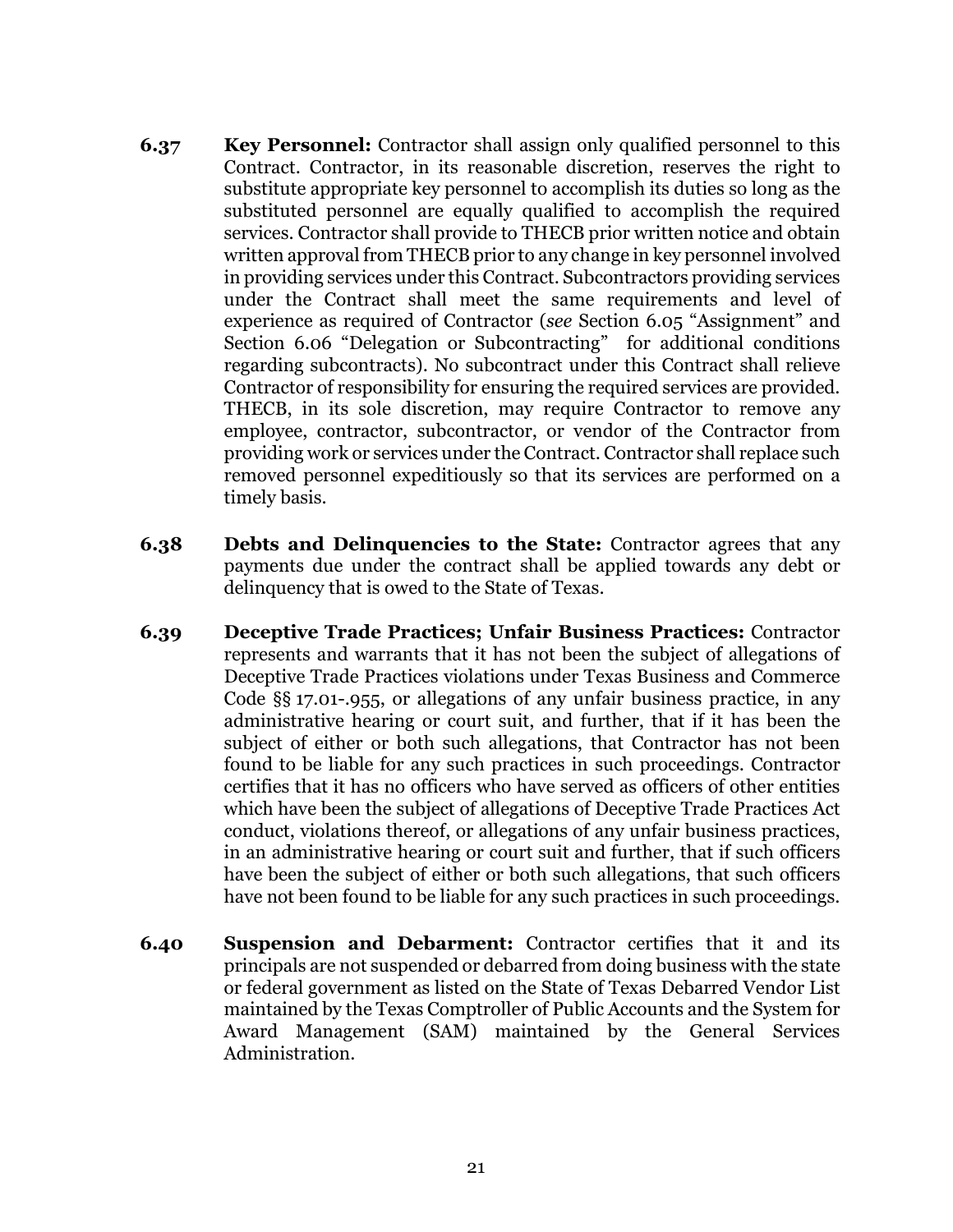- **6.41 Excluded Parties:** Contractor certifies that it is not listed in the prohibited vendors list authorized by Executive Order No. 13224, *Blocking Property and Prohibiting Transactions with Persons Who Commit, Threaten to Commit, or Support Terrorism*, published by the United States Department of the Treasury, Office of Foreign Assets Control.
- **6.42 E-Verify:** U.S. Department of Homeland Security's E-Verify System
	- **6.42.1** By entering into this Contract, Contractor certifies and ensures that it utilizes and will continue to utilize, for the term of this Contract, the U.S. Department of Homeland Security's E-Verify system to determine the eligibility of all persons: (a) employed to perform duties within Texas, during the term of the Contract; and (b) (including subcontractors) assigned by the Contractor to perform work pursuant to the Contract, within the United States of America.
	- **6.42.2** Contractor shall provide, upon request of THECB, an electronic or hardcopy screenshot of the confirmation or tentative nonconfirmation screen containing the E-Verify case verification number for attachment to the Form I-9 for the three most recent hires that match the criteria above, by Contractor, and Contractor's subcontractors, as proof that this provision is being followed.
	- **6.42.3** If this certification is falsely made, the Contract may be immediately terminated, at the discretion of THECB or the State of Texas and at no fault to THECB or the State, with no prior notification. Contractor shall also be responsible for the costs of any re-solicitation that THECB or the State of Texas must undertake to replace the terminated Contract.
- **6.43 Drug-Free Workplace:** Contractor shall comply with the applicable provisions of the Drug-Free Workplace Act of 1988 (Public Law 100-690, Title V, Subtitle D; 41 U.S.C. §§ 701, et seq.) and maintain a drug-free work environment; and the final rule, government-wide requirements for drugfree workplace (grants), issued by the Office of Management and Budget and the Department of Defense (32 C.F.R. Part 26) to implement the provisions of the Drug-Free Workplace Act of 1988 is incorporated by reference and Contractor shall comply with the relevant provisions thereof, including any amendments to the final rule that may hereafter be issued.
- **6.44 No Commissions:** THECB shall not pay any commissions to Contractor under this Contract.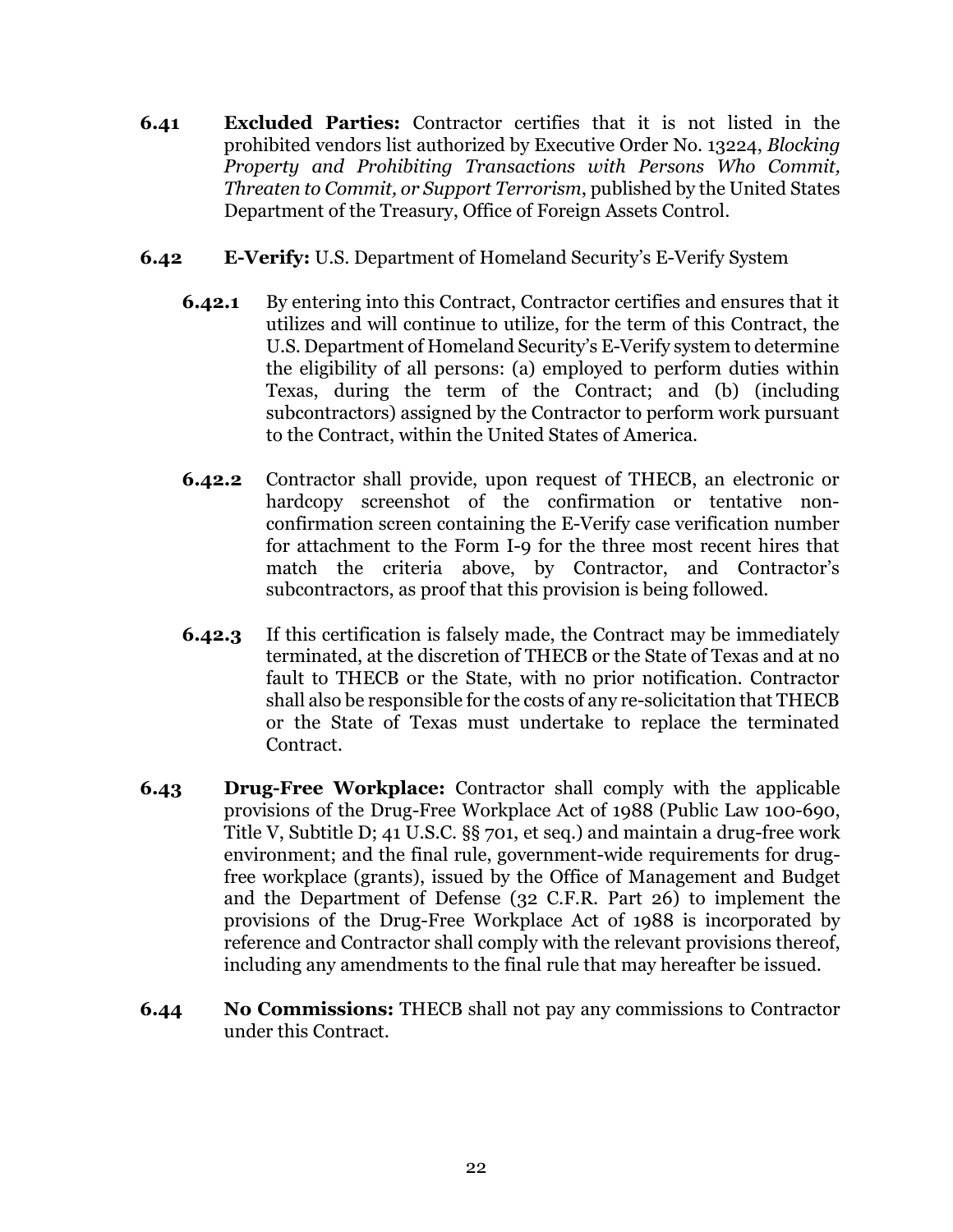**6.45 Contacts:** Unless otherwise agreed to in writing by the Parties, primary contacts for routine communications related to the performance of Services under this Contract are as follows:

| <b>THECB Staff</b>                                          | <b>Contractor Staff</b> |
|-------------------------------------------------------------|-------------------------|
| [Insert Contact Information]   [Insert Contact Information] |                         |

**6.46 Applicable Taxes:** This Contract shall not be construed so as to supersede the laws of the United States or the State of Texas that accord the State of Texas, THECB, and all departments, agencies, and instrumentalities of the State of Texas exemptions from payment(s) of all taxes of whatever kind. More specifically, to the extent permitted by applicable law, THECB shall not directly or indirectly be liable for taxes of any kind. Contractor represents and warrants that it shall pay all taxes or similar amounts resulting from this Contract, including, but not limited to, any federal, State, or local income, sales or excise taxes of Contractor or its employees. To the extent permitted by applicable law, THECB shall provide all applicable tax exemption certificates upon Contractor's request.

### **6.47 Electronic and Information Resources Accessibility Standards:**

- **6.47.1** Effective September 1, 2006, state agencies and institutions of higher education shall procure products which comply with the State of Texas Accessibility requirements for Electronic and Information Resources specified in Title 1 Texas Administrative Code, Part 10, Chapter 213, when such products are available in the commercial marketplace or when such products are developed in response to a procurement solicitation.
- **6.47.2** Vendor shall provide DIR with the URL to its Voluntary Product Accessibility Template (VPAT) for reviewing compliance with the State of Texas Accessibility requirements (based on the federal standards established under Section 508 of the Rehabilitation Act), or indicate that the product/service accessibility information is available from the General Services Administration "Buy Accessible Wizard" [\(http://www.buyaccessible.gov\)](http://www.buyaccessible.gov/). Vendors not listed with the "Buy Accessible Wizard" or supplying a URL to their VPAT must provide DIR with a report that addresses the same accessibility criteria in substantively the same format. Additional information regarding the "Buy Accessible Wizard" or obtaining a copy of the VPAT is located at [http://www.section508.gov/.](http://www.section508.gov/)
- **6.48 Smoking Policy:** THECB has a policy of being a smoke-free agency. The policy reflects THECB's commitment to providing a healthy environment for all THECB employees and visitors. This policy prohibits smoking within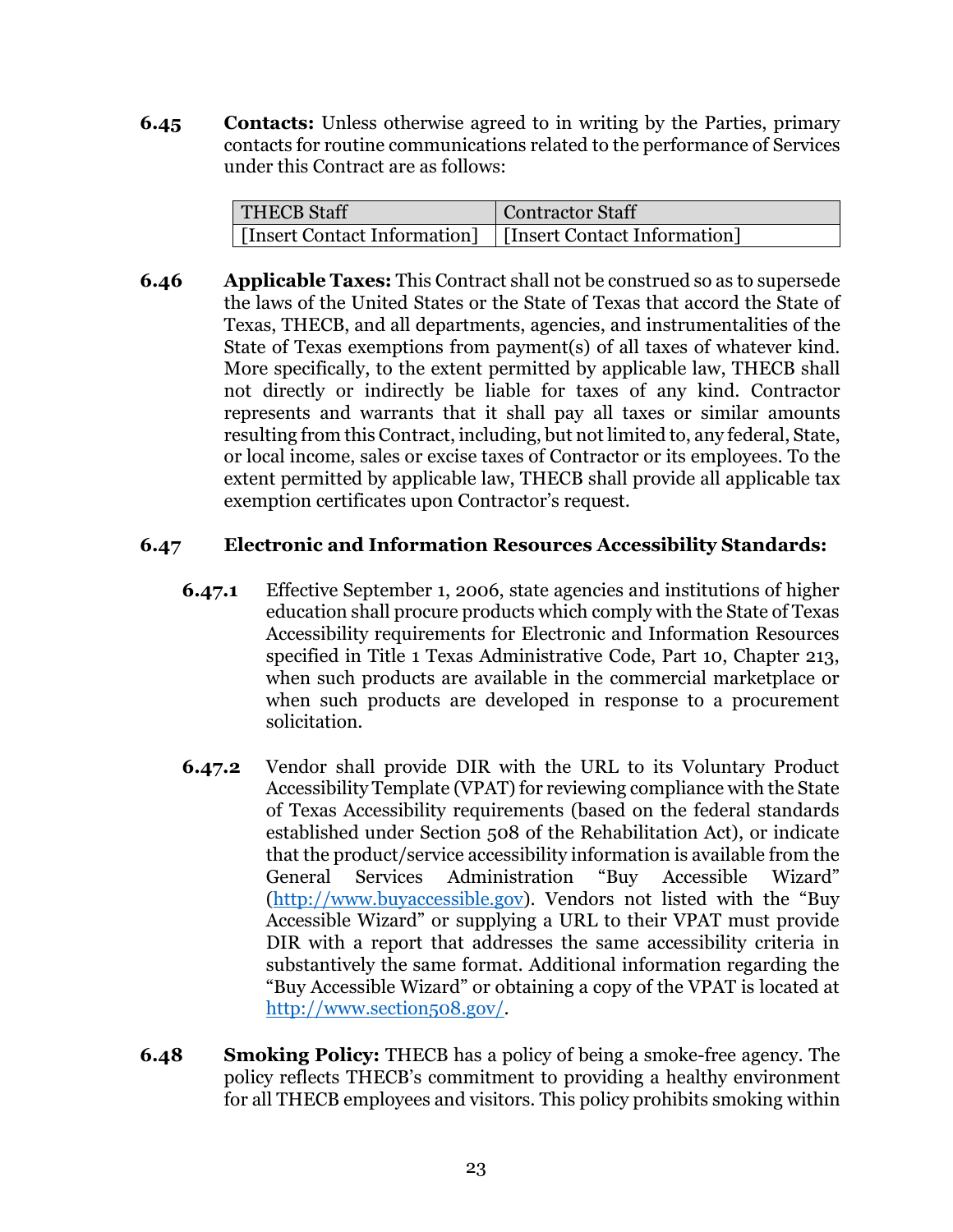any state building. Contractor, by acceptance of this Contract, agrees to abide by this policy when on the property of THECB.

- **6.49 Substitutions:** Substitutions are not permitted without the written approval of THECB.
- **6.50 Contracting Information Responsibilities:** *(Applicable for Contracts \$1 million and Above)* Contractor represents and warrants that it will comply with the requirements of Texas Government Code § 552.372(a). Except as provided by Texas Government Code § 552.374(c), the requirements of Texas Government Code §§ 552.371-.376 may apply to the Contract and Contractor agrees that the Contract can be terminated if Contractor knowingly or intentionally fails to comply with a requirement of that subchapter.
- **6.51 Cybersecurity Training:** Contractor represents and warrants that it will comply with the requirements of Texas Government Code § 2054.5192 relating to cybersecurity training and required verification of completion of the training program.
- **6.52 Disaster Recovery Plan:** Contractor shall provide the descriptions of its business continuity and disaster recovery plans to THECB upon request.
- **6.53 Entire Contract and Order of Precedence:** This Contract consists of the following documents: the final executed Contract (including its Exhibits and any Amendments), THECB's Solicitation, and Contractor's response to the Solicitation.
	- **6.53.1** In the event of conflicts, contradictions, or inconsistencies between or among these documents, such conflicts or inconsistencies shall be resolved by reference to the documents in the following order of precedence:
		- (1) Any duly executed amendments to the final executed contract;
		- (2) The final executed contract, including its exhibits;
		- (3) THECB's Solicitation;
		- (4) Contractor's response to the Solicitation.
	- **6.53.2** This Contract (including its Exhibits and any Amendments) contains the final, complete, and exclusive understanding of the Parties, and supersedes all prior contemporaneous, oral, or written understandings, representations, and negotiations between Parties relating to the subject matter of this Contract. The Parties further agree that this Contract may not in any way be explained or supplemented by a prior or existing course of dealings between the